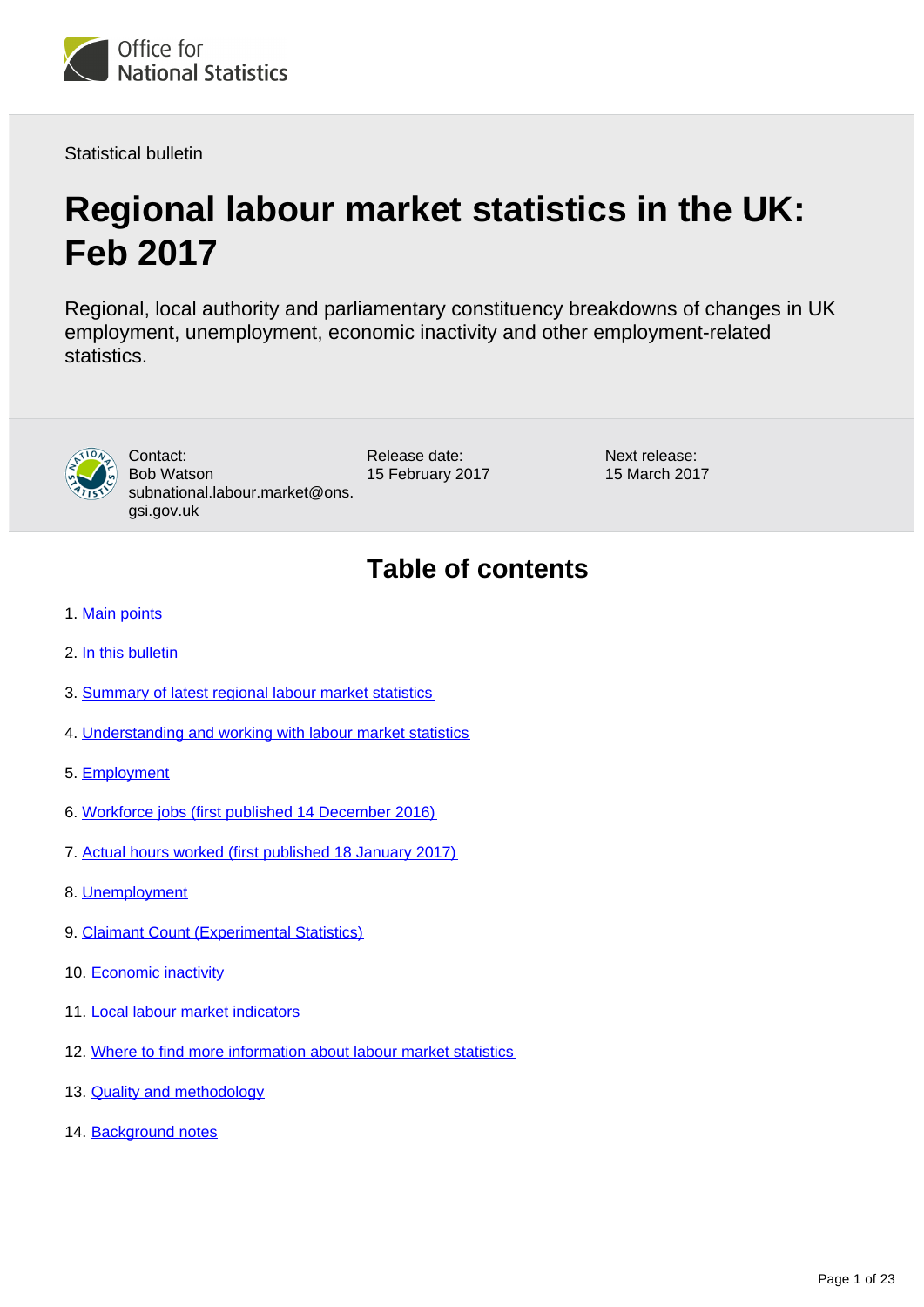## <span id="page-1-0"></span>**1 . Main points**

For the 3 months ending December 2016, the highest employment rate in the UK was in the South East (78.6%) and the lowest was in Northern Ireland (70.0%). The employment rate estimates for those aged 16 to 64 for October to December 2016 compared with July to September 2016, showed few large increases or decreases for the regions and countries of the UK.

For the 3 months ending December 2016, the highest unemployment rate in the UK was in the North East (7.0%) and the lowest was in the South East (3.4%). The unemployment rate estimates for October to December 2016 compared with July to September 2016, are showing few large changes for the regions of the UK.

For January 2017, the highest Claimant Count rate in the UK was in the North East (3.9%) and the lowest was in the South East (1.2%). Compared with December 2016, all regions saw a decrease in the seasonally adjusted Claimant Count rate.

For the 3 months ending December 2016, the highest economic inactivity rate in the UK was in Northern Ireland (25.9%) and the lowest was in the South East (18.7%). The largest changes in the economic inactivity rate, compared with the same period last year, were in Scotland, which increased by 1.7 percentage points and the East Midlands, which decreased by 1.7 percentage points.

Between June 2016 and September 2016, the largest increase in workforce jobs in the UK was in the South West, at 41,000. The largest decrease was in Scotland at 27,000.

In September 2016, the region with the highest proportion of workforce jobs in the service sector was London at 92.5%, which had increased by 0.6 percentage points since June 2016. The East Midlands had the highest proportion of jobs in the production sector at 13.8%.

The highest average actual weekly hours worked, for the 12 months ending September 2016, was in London at 33.5 hours and lowest in the South West at 31.3 hours. For full-time workers, it was highest in London at 38.2 hours and for part-time workers it was highest in Northern Ireland at 17.1 hours.

## <span id="page-1-1"></span>**2 . In this bulletin**

This bulletin shows the latest main labour market statistics for the regions and countries of the UK, along with statistics for local authorities, travel-to-work areas and parliamentary constituencies.

Data for [Northern](https://www.economy-ni.gov.uk/articles/labour-force-survey#toc-1) Ireland, although included in this bulletin, are available separately, in full, in the Northern [Ireland Labour Market Report](https://www.economy-ni.gov.uk/articles/labour-force-survey#toc-1) on the Northern Ireland Statistics and Research Agency (NISRA) website.

## **Updated this month**

Labour Force Survey estimates for the period October to December 2016 Claimant Count for January 2017

## **Also in this release**

Public and private sector employment for September 2016 Workforce jobs estimates for September 2016 Annual Population Survey estimates for the period October 2015 to September 2016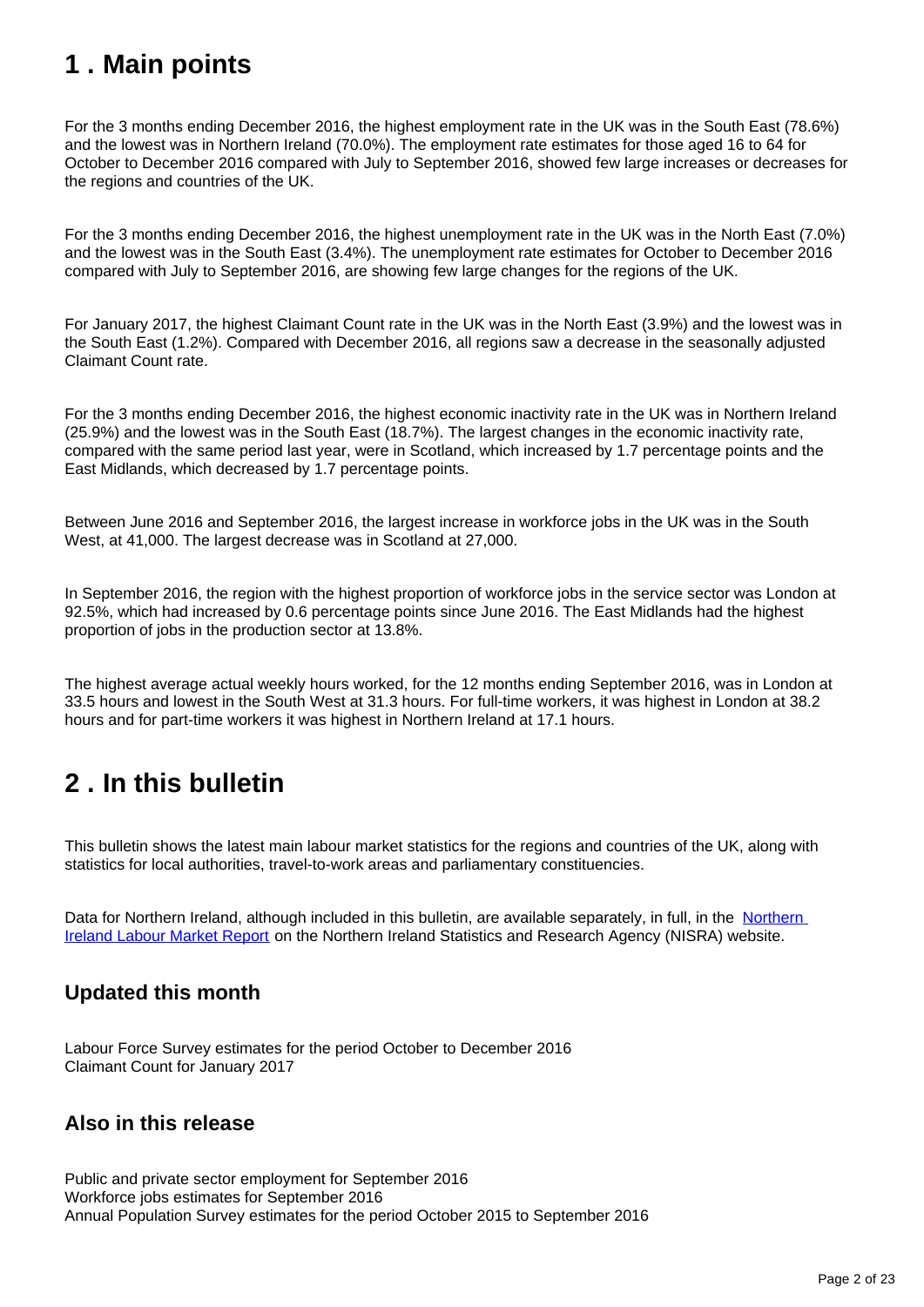## <span id="page-2-0"></span>**3 . Summary of latest regional labour market statistics**

Table 1 shows the latest estimates for employment, unemployment and economic inactivity for October to December 2016 and a comparison with the previous quarter (July to September 2016). Comparing nonoverlapping periods (October to December 2016 with July to September 2016) provides a more robust short-term comparison. Table 2 shows the latest Claimant Count rate for January 2017 and shows how these figures compare with the previous month (December 2016) and the previous year (January 2016).

| UK regions                  |                                                            |        |                                                                           |                              |                                                 |                              |
|-----------------------------|------------------------------------------------------------|--------|---------------------------------------------------------------------------|------------------------------|-------------------------------------------------|------------------------------|
|                             | Employment<br>rate <sup>1</sup> $(\%)$<br>aged 16 to<br>64 |        | Change on Jul Unemployment<br>to Sep 2016 $rate2$ (%) aged<br>16 and over | Change on Jul<br>to Sep 2016 | Inactivity<br>rate $3(%)$<br>aged 16<br>to $64$ | Change on Jul<br>to Sep 2016 |
| United Kingdom              | 74.6                                                       | 0.1    | 4.8                                                                       | 0.0                          | 21.6                                            | $-0.1$                       |
| <b>Great Britain</b>        | 74.7                                                       | 0.1    | 4.8                                                                       | 0.0                          | 21.4                                            | $-0.1$                       |
| England                     | 74.9                                                       | 0.1    | 4.8                                                                       | 0.0                          | 21.2                                            | $-0.1$                       |
| North East                  | 70.3                                                       | $-0.9$ | 7.0                                                                       | 0.9                          | 24.3                                            | 0.2                          |
| North West                  | 73.0                                                       | 0.8    | 5.0                                                                       | $-0.2$                       | 23.0                                            | $-0.6$                       |
| Yorkshire and<br>The Humber | 73.5                                                       | 0.5    | 5.0                                                                       | $-0.6$                       | 22.5                                            | $-0.1$                       |
| <b>East Midlands</b>        | 75.7                                                       | 0.6    | 4.7                                                                       | 0.2                          | 20.5                                            | $-0.7$                       |
| <b>West Midlands</b>        | 72.2                                                       | $-1.2$ | 5.9                                                                       | 0.6                          | 23.1                                            | 0.7                          |
| East                        | 76.7                                                       | $-0.4$ | 4.4                                                                       | 0.2                          | 19.6                                            | 0.3                          |
| London                      | 73.7                                                       | 0.1    | 5.5                                                                       | $-0.2$                       | 21.9                                            | 0.0                          |
| South East                  | 78.6                                                       | 0.5    | 3.4                                                                       | $-0.3$                       | 18.7                                            | $-0.3$                       |
| South West                  | 77.5                                                       | 0.5    | 3.6                                                                       | $-0.3$                       | 19.5                                            | $-0.3$                       |
| Wales                       | 72.7                                                       | $-0.4$ | 4.4                                                                       | 0.0                          | 23.8                                            | 0.4                          |
| Scotland                    | 73.6                                                       | 0.1    | 4.9                                                                       | 0.2                          | 22.4                                            | $-0.2$                       |
| Northern Ireland            | 70.0                                                       | 0.1    | 5.3                                                                       | $-0.3$                       | 25.9                                            | 0.1                          |

#### **Table 1: Summary of latest headline estimates for regions of the UK, seasonally adjusted, October to December 2016**

Source: Office for National Statistics

Notes:

1. Calculation of headline employment rate: Number of employed people aged from 16 to 64 divided by the population aged from 16 to 64. Population is the sum of employed plus unemployed plus inactive.

2. Calculation of headline unemployment rate: Number of unemployed people aged 16 and over divided by the sum of employed people aged 16 and over plus unemployed people aged 16 and over.

3. Calculation of headline economic inactivity rate: Number of economically inactive people aged from 16 to 64 divided by the population aged from 16 to 64. Population is the sum of employed plus unemployed plus inactive.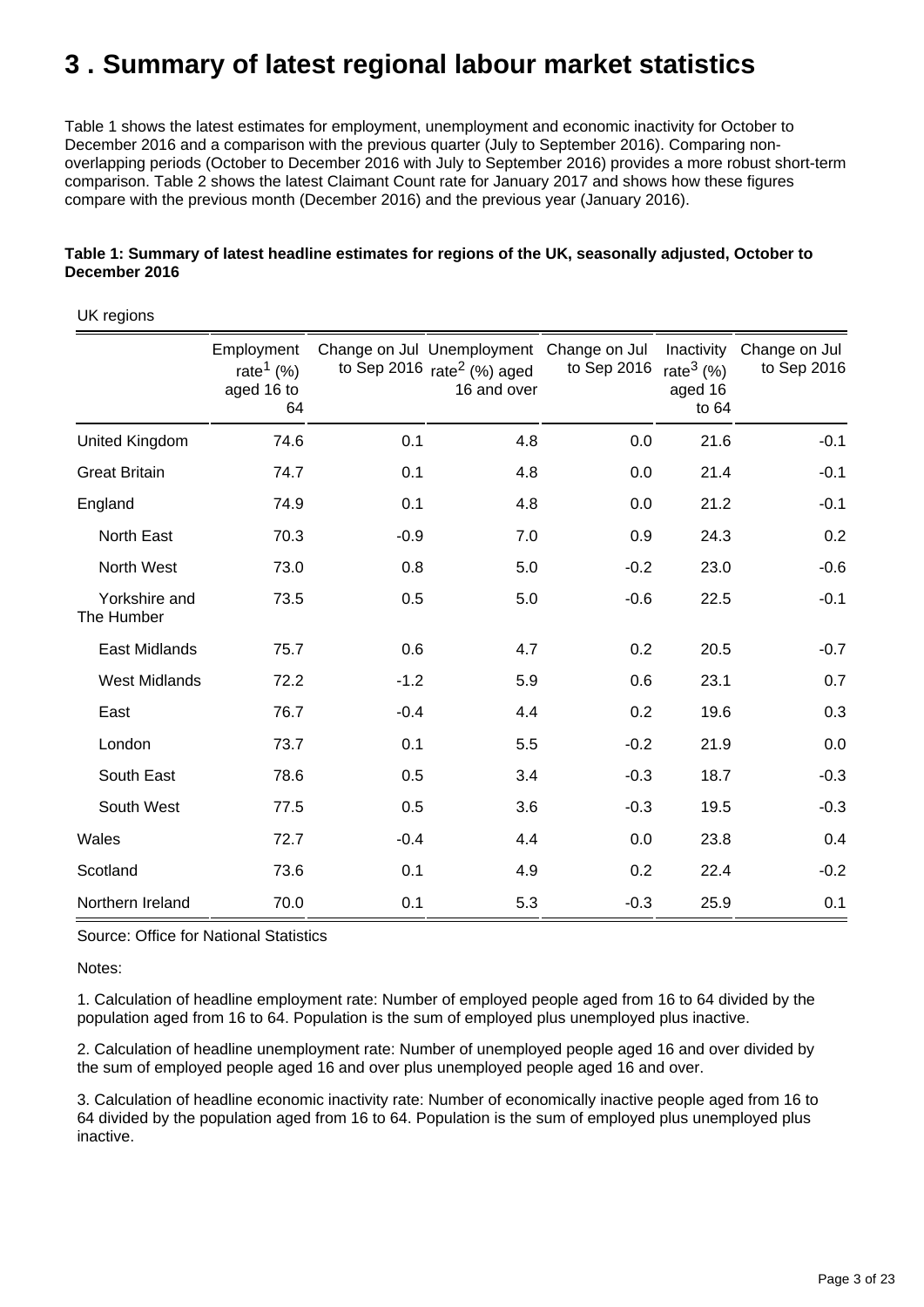**Table 2: Summary of latest Claimant Count estimates for regions of the UK, seasonally adjusted, January 2017 (experimental statistics)**

UK regions

|                             | Level (thousands)<br>aged 18 and over | Change on<br>Dec 2016 | Change on<br>Jan 2016 | Rate <sup>1</sup> $(\%)$<br>aged 18 and<br>over | Change on<br>Dec 2016 | Change on<br>Jan 2016 |
|-----------------------------|---------------------------------------|-----------------------|-----------------------|-------------------------------------------------|-----------------------|-----------------------|
| United Kingdom              | 745.0                                 | $-42.4$               | 2.8                   | 2.1                                             | $-0.1$                | 0.0                   |
| <b>Great Britain</b>        | 713.4                                 | $-41.4$               | 9.3                   | 2.1                                             | $-0.1$                | 0.0                   |
| England                     | 598.3                                 | $-34.4$               | 9.4                   | 2.0                                             | $-0.1$                | 0.0                   |
| North East                  | 49.0                                  | $-2.6$                | 2.2                   | 3.9                                             | $-0.2$                | 0.2                   |
| North West                  | 99.9                                  | $-6.7$                | $-0.3$                | 2.7                                             | $-0.2$                | $-0.0$                |
| Yorkshire and<br>The Humber | 71.2                                  | $-4.3$                | $-2.9$                | 2.6                                             | $-0.2$                | $-0.1$                |
| <b>East Midlands</b>        | 41.7                                  | $-3.4$                | $-3.1$                | 1.8                                             | $-0.1$                | $-0.1$                |
| <b>West Midlands</b>        | 80.4                                  | $-4.5$                | 4.2                   | 2.8                                             | $-0.2$                | 0.1                   |
| East                        | 46.0                                  | $-3.3$                | 0.6                   | 1.5                                             | $-0.1$                | 0.0                   |
| London                      | 113.4                                 | $-3.6$                | 4.7                   | 2.0                                             | $-0.1$                | 0.1                   |
| South East                  | 57.7                                  | $-3.4$                | 1.5                   | 1.2                                             | $-0.1$                | 0.0                   |
| South West                  | 38.9                                  | $-2.6$                | 2.5                   | 1.3                                             | $-0.1$                | 0.1                   |
| Wales                       | 38.7                                  | $-2.7$                | $-3.2$                | 2.6                                             | $-0.2$                | $-0.2$                |
| Scotland                    | 76.4                                  | $-4.3$                | 3.1                   | 2.7                                             | $-0.2$                | 0.1                   |
| Northern Ireland            | 31.6                                  | $-1.0$                | $-6.5$                | 3.5                                             | $-0.1$                | $-0.7$                |

Source: Department for Work and Pensions

Notes:

1. Calculation of headline Claimant Count rate: Denominator is the number of people aged 18 and over claiming Jobseeker's Allowance plus some Universal Credit claimants plus Workforce Jobs.

## <span id="page-3-0"></span>**4 . Understanding and working with labour market statistics**

Labour market statistics measure many different aspects of work and jobs and provide an insight into the economy. They are also very much about people, including their participation in the labour force, the types of work they do, the earnings and benefits they receive and their working patterns.

We have developed a framework for labour market statistics to describe the concepts within the labour market and their relationship to each other. The framework is based on labour supply and demand.

Labour supply consists of people who are employed, as well as those people defined as unemployed or economically inactive, who are considered to be potential labour supply. Our framework distinguishes between these 3 categories of worker, and also between the different working arrangements of those in employment such as employees, the self-employed and those on government schemes.

Labour demand is represented by employers, who have a need for work to be done, and who offer compensation for this work to the employees who undertake it. Employers group this work to form jobs.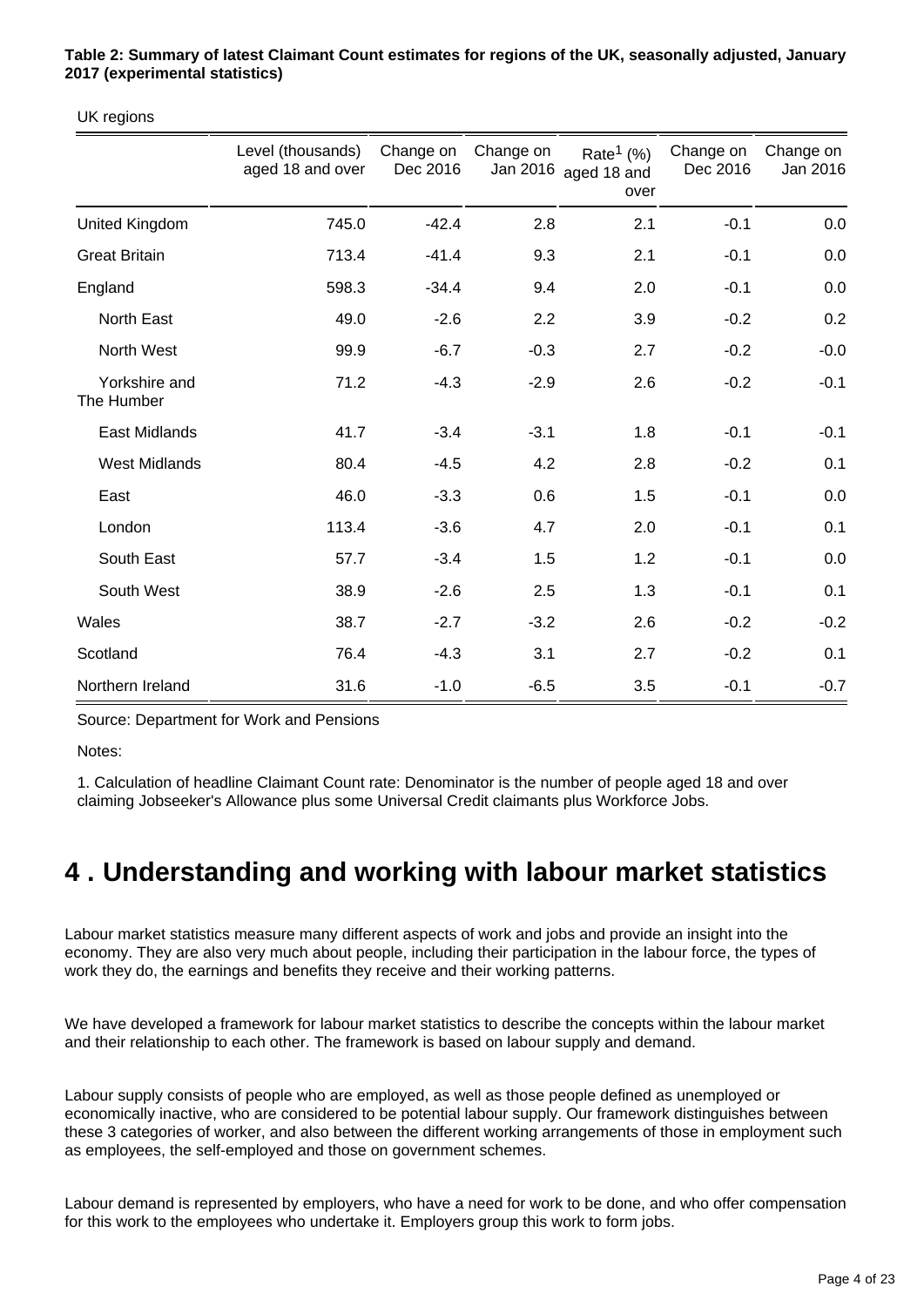This approach has wide international acceptance, including by the International Labour Organisation (ILO). Users of labour market statistics include central and local government, economists, financial analysts, journalists, businesses, trade unions, employer associations, students, teachers, industrial tribunals, academic researchers and lobby groups.

They use them for the analysis, evaluation, monitoring and planning of the labour market and economy. Labour market statistics are also used for social analysis and help inform a wide range of government policies towards population groups of particular concern (women, young people, older people and jobless households).

#### **Labour market statuses**

Everybody aged 16 or over is either employed, unemployed or economically inactive. The employment estimates include all people in work including those working part-time. People not working are classed as unemployed if they have been looking for work within the last 4 weeks and are able to start work within the next 2 weeks. A common misconception is that the unemployment statistics are a count of people on benefits; this is not the case as they include unemployed people not claiming benefits.

Jobless people who have not been looking for work within the last 4 weeks or who are unable to start work within the next 2 weeks are classed as economically inactive. Examples of economically inactive people include people not looking for work because they are students, looking after the family or home, because of illness or disability, or because they have retired.

A [Glossary of Labour Market terms](https://www.ons.gov.uk/employmentandlabourmarket/peopleinwork/employmentandemployeetypes/methodologies/aguidetolabourmarketstatistics#glossary) is also available.

### **What is the relationship between the Annual Population Survey (APS) and the Labour Force Survey (LFS)?**

The Labour Force Survey (LFS) is a household survey using international definitions of employment, unemployment and economic inactivity and compiles a wide range of related topics such as occupation, training, hours of work and personal characteristics of household members aged 16 years and over. Estimates are produced every month for a rolling 3-monthly period; for example, February to April data in a release will be followed by data for March to May in the next release.

The Annual Population Survey (APS), which began in 2004, is compiled from interviews for the LFS, along with additional regional samples. The APS comprises the main variables from the LFS, with a much larger sample size. Consequently the APS supports more detailed breakdowns than can be reliably produced from the LFS. Estimates are produced every quarter for a rolling annual period; for example, January to December data will be followed by data for April to March when they are next updated.

This bulletin includes labour market estimates at a regional level from the LFS on total employment, unemployment and economic inactivity. More detailed regional estimates for employment by age, full-time and part-time working, economic activity and economic inactivity by age, and reasons for economic inactivity are provided using the APS. Any estimates for geographic areas below regional level are provided using the APS. In tables where APS estimates are provided for detailed geographic areas, regional and national estimates are also provided from APS for comparability.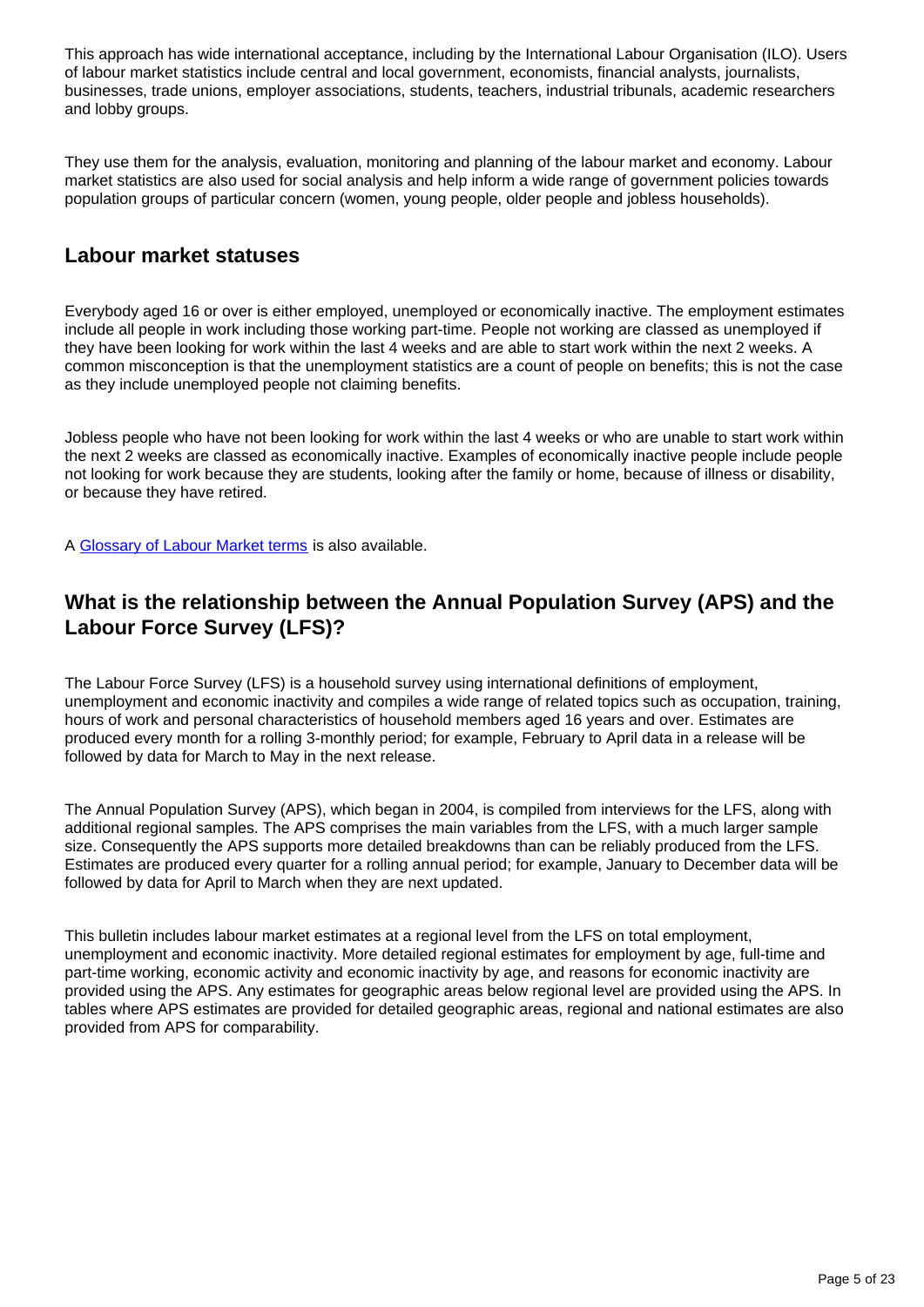#### **Making comparisons with earlier data**

The most robust estimates of short-term movements in estimates derived from the Labour Force Survey (LFS) are obtained by comparing the estimates for October to December 2016 with the estimates for July to September 2016, which were first published on 16 November 2016. This provides a more robust estimate than comparing with the estimates for September to November 2016. This is because the October and November data are included within both estimates, so observed differences are only between September and December 2016. The LFS is representative of the UK population over a 3-month period, not for single month periods.

#### **Accuracy and reliability of survey estimates**

Most of the figures in this statistical bulletin come from surveys of households or businesses. Surveys gather information from a sample rather than from the whole population. The sample is designed carefully to allow for this, and to be as accurate as possible given practical limitations such as time and cost constraints, but results from sample surveys are always estimates, not precise figures. This means that they are subject to a margin of error which can have an impact on how changes in the numbers should be interpreted, especially in the short term.

Changes in the numbers reported in this statistical bulletin (and especially the rates) between 3-month periods are usually not greater than the margin of error. In practice, this means that small, short-term movements in reported rates (for example, within plus or minus 0.3 percentage points) should be treated as indicative, and considered alongside medium and long-term patterns in the series and corresponding movements in administrative sources, where available, to give a fuller picture.

Further information is available in Quality information, in the Quality and methodology section.

#### **Seasonal adjustment**

All estimates discussed in this statistical bulletin are seasonally adjusted except where otherwise stated. Like many economic indicators, the labour market is affected by factors that tend to occur at around the same time every year; for example, school leavers entering the labour market in July and whether Easter falls in March or April. In order to compare movements other than annual changes in labour market statistics, the data are seasonally adjusted to remove the effects of seasonal factors and the arrangement of the calendar.

A [Glossary of Labour Market terms](https://www.ons.gov.uk/employmentandlabourmarket/peopleinwork/employmentandemployeetypes/methodologies/aguidetolabourmarketstatistics#glossary) is also available.

### **Where to find explanatory information**

We have produced a number of items to help aid understanding and highlight common misunderstandings of labour market statistics, all of which are available on our website:

- [interpreting labour market statistics](https://www.ons.gov.uk/employmentandlabourmarket/peopleinwork/employmentandemployeetypes/articles/singlemonthlabourforcesurveyestimates/december2016)
- [a detailed guide to labour market statistics](https://www.ons.gov.uk/employmentandlabourmarket/peopleinwork/employmentandemployeetypes/methodologies/aguidetolabourmarketstatistics)
- [a glossary of labour market terms](https://www.ons.gov.uk/employmentandlabourmarket/peopleinwork/employmentandemployeetypes/methodologies/aguidetolabourmarketstatistics#glossary)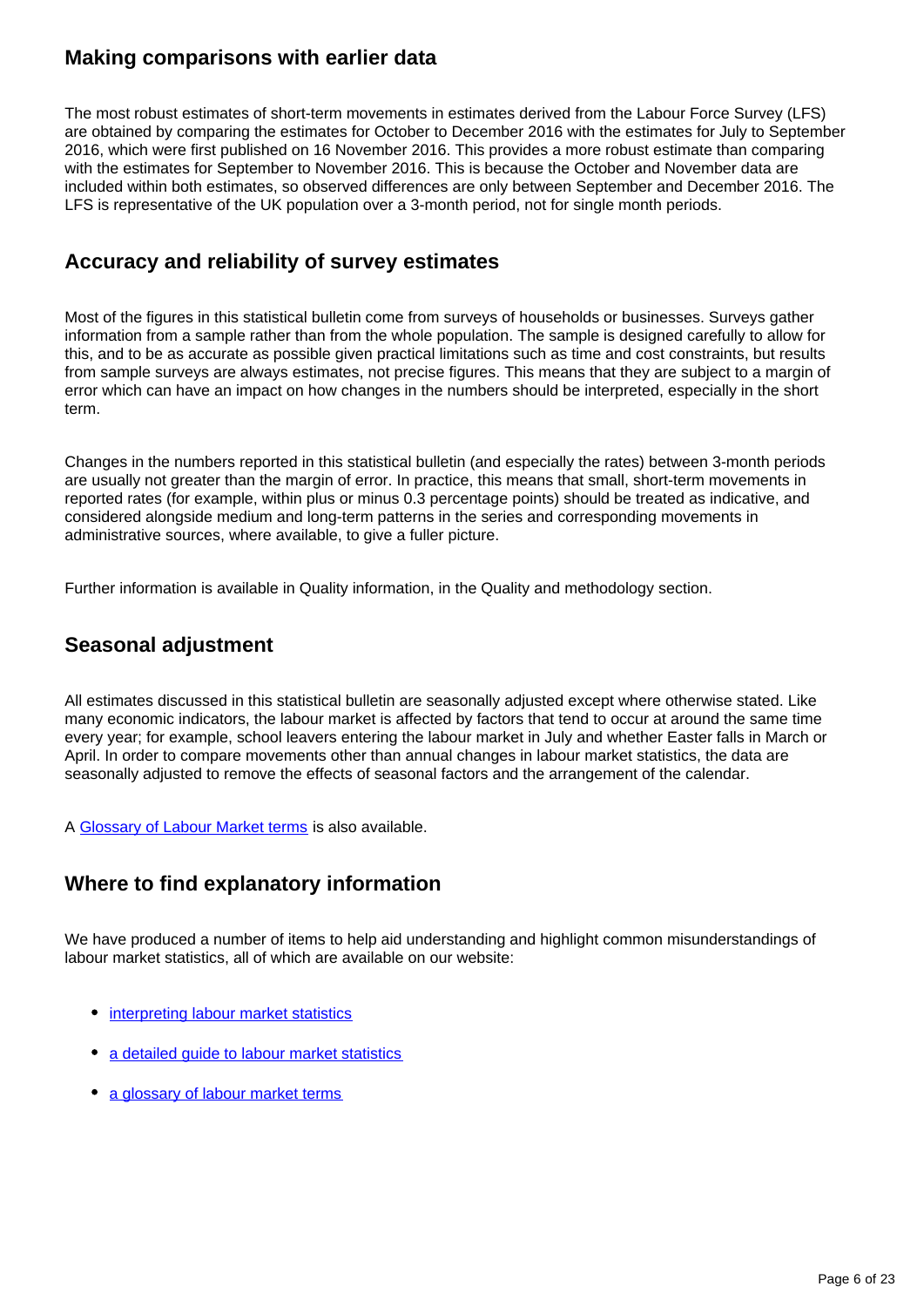## <span id="page-6-0"></span>**5 . Employment**

Employment measures the number of people in work; it differs from the number of jobs because some people have more than one job.

Employment consists of employees, self-employed people, unpaid family workers and people on governmentsupported training and employment programmes. Unpaid family workers are people who work in a family business who do not receive a formal wage or salary but benefit from the profits of that business. The government-supported training and employment programmes series does not include all people on these programmes; it only includes people engaging in any form of work, work experience or work-related training who are not included in the employees or self-employed series. People on these programmes not engaging in any form of work, work experience or work-related training are not included in the employment estimates; they are classified as unemployed or economically inactive.

An article [comparison between estimates of employment and jobs](http://www.ons.gov.uk/employmentandlabourmarket/peopleinwork/employmentandemployeetypes/articles/reconciliationofestimatesofjobs/latest) is available on our website.

A [Glossary of Labour Market terms](https://www.ons.gov.uk/employmentandlabourmarket/peopleinwork/employmentandemployeetypes/methodologies/aguidetolabourmarketstatistics#glossary) is also available.

## **Regional employment**

The employment rate for people aged from 16 to 64 for the UK was 74.6% for the period October to December 2016. This is an increase of 0.1 percentage points compared with the previous period (July to September 2016).

The UK region with the highest employment rate was the South East at 78.6%, followed by the South West at 77.5% and the East of England at 76.7%. The highest rate for the same period last year was also in the East of England at 77.9%.

The employment levels for London, the South East and Northern Ireland are at record highs.

The region with the lowest employment rate was Northern Ireland at 70.0%, followed by the North East at 70.3% and the West Midlands at 72.2%. The lowest rate for the same period last year was also in Northern Ireland at 68.8%.

The largest increase in the employment rate estimates was for the North West, at 0.8 percentage points, followed by the East Midlands, at 0.6 percentage points. Neither of these increases is particularly large, with both regions showing a pattern of relatively flat employment rates over recent periods.

The largest decrease in the employment rate estimates was for the West Midlands, at 1.2 percentage points, followed by the North East at 0.9 percentage points. For the West Midlands this fall is largely due to an unusually high estimate for the July to September period, whereas the North East's fall, whilst a little lower than estimates in early 2016, is comparable with estimates for the same time a year ago. As with both of the largest increases, the general pattern has been for a relatively flat employment rate in recent periods.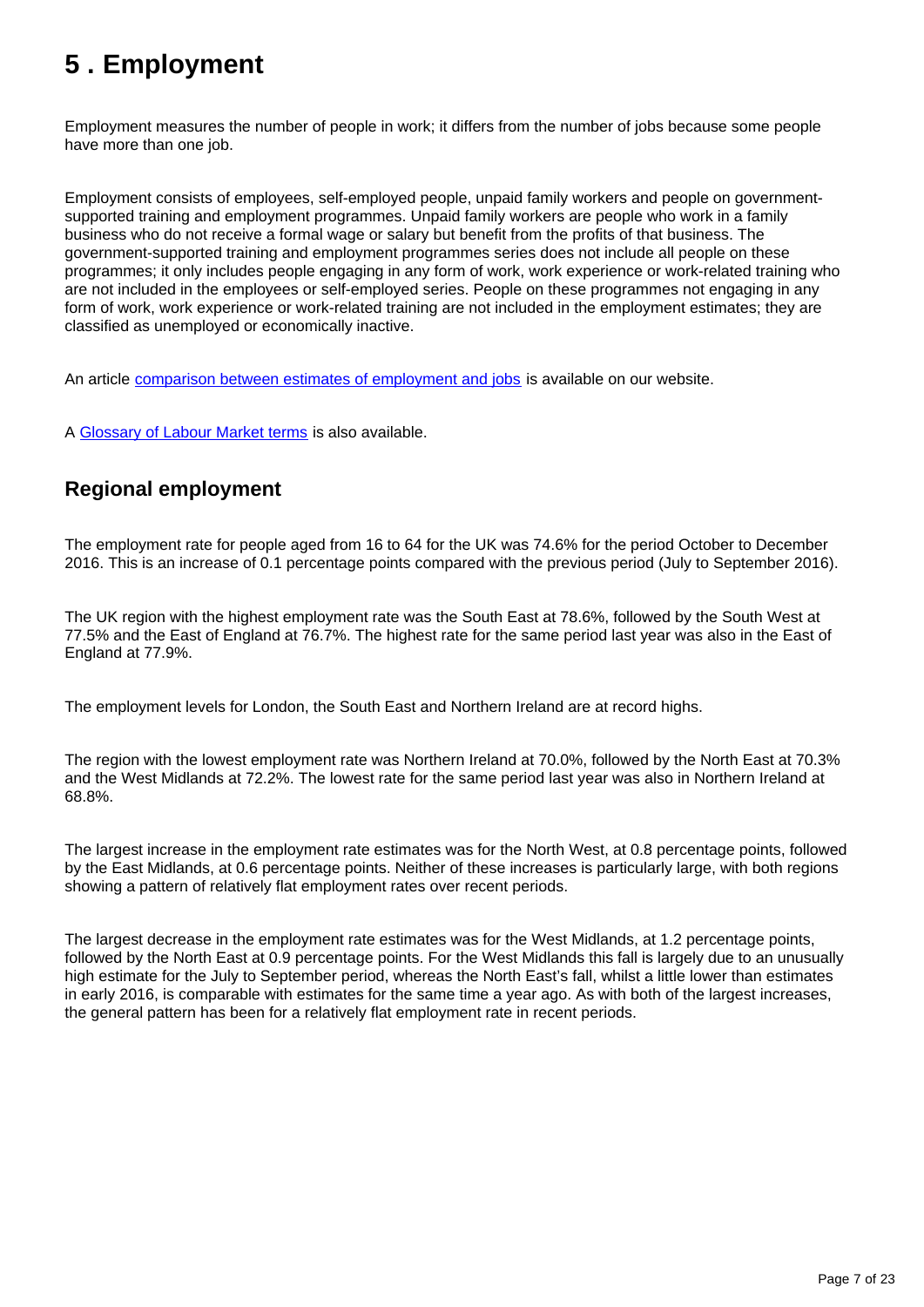#### **Figure 1: Employment rates by region and comparison year on year, seasonally adjusted, October to December 2015 and October to December 2016**



#### **Source: Labour Force Survey: Office for National Statistics**

Over the year, the region with the largest increase in the employment rate was Yorkshire and The Humber, with an increase of 1.8 percentage points, followed by the East Midlands, with an increase of 1.6 percentage points.

The East of England had the largest decrease in the employment rate at 1.2 percentage points, followed by Scotland at 1.0 percentage points.

#### **Where to find data about employment**

Employment estimates are available for each region in [Dataset HI00 – Headline LFS indicators for all UK regions](http://www.ons.gov.uk/employmentandlabourmarket/peopleinwork/employmentandemployeetypes/datasets/headlinelabourforcesurveyindicatorsforallregionshi00) and [HI01 to HI12 – Headline indicators for individual UK regions \(Tabs 1 and 2\)](http://www.ons.gov.uk/employmentandlabourmarket/peopleinwork/employmentandemployeetypes/bulletins/regionallabourmarket/jan2017/relateddata/) , and [Datasets LI01 to LI05 Local](http://www.ons.gov.uk/employmentandlabourmarket/peopleinwork/employmentandemployeetypes/bulletins/regionallabourmarket/jan2017/relateddata/)  [indicators for sub-regional areas of Great Britain](http://www.ons.gov.uk/employmentandlabourmarket/peopleinwork/employmentandemployeetypes/bulletins/regionallabourmarket/jan2017/relateddata/), for this and further estimate breakdowns by age or geographies.

These tables contain data produced from the Labour Force Survey (LFS) and Annual Population Survey (APS). A note in the section Understanding and working with labour market statistics on the relationship between the LFS and APS entitled What is the relationship between the APS and the LFS? is included in this bulletin.

## <span id="page-7-0"></span>**6 . Workforce jobs (first published 14 December 2016)**

Workforce jobs measures the number of filled jobs in the economy. The estimates are mainly sourced from employer surveys such as the Short-Term Employment Surveys (STES) and the Quarterly Public Sector Employment Survey (QPSES). Workforce jobs is a different concept from employment, which is sourced from the Labour Force Survey (LFS), as employment is an estimate of people and some people have more than 1 job.

A [comparison between estimates of employment and jobs](http://www.ons.gov.uk/employmentandlabourmarket/peopleinwork/employmentandemployeetypes/articles/reconciliationofestimatesofjobs/latest) article is published on our website.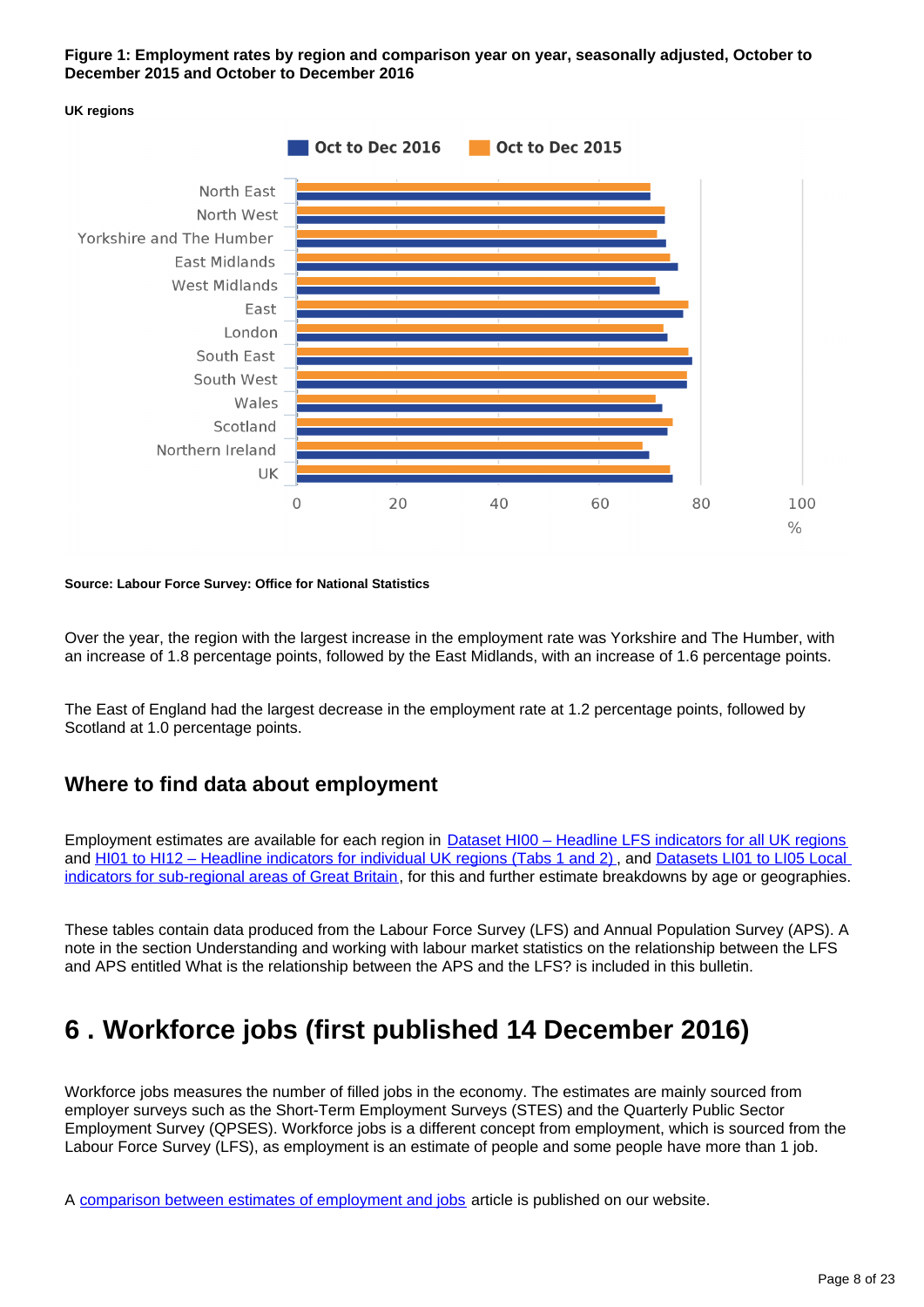A [Glossary of Labour Market terms](https://www.ons.gov.uk/employmentandlabourmarket/peopleinwork/employmentandemployeetypes/methodologies/aguidetolabourmarketstatistics#glossary) is also available.

The service sector consists of the following industries:

- wholesale and retail trade
- repair of motor vehicles and motor cycles, transport and storage
- accommodation and food service activities
- information and communication
- financial and insurance activities
- real estate activities
- professional, scientific and technical activities
- administrative and support service activities
- public administration and defence
- compulsory social security
- education
- human health and social work activities
- arts, entertainment and recreation
- other service activities
- people employed by households

The production sector consists of the following industries:

- mining and quarrying
- manufacturing
- electricity, gas, steam and air conditioning supply
- water supply, sewerage, waste and remediation activities

The "other" sector consists of agriculture, forestry, and fishing and construction industries.

The [Northern Ireland](https://www.gov.uk/government/organisations/northern-ireland-statistics-and-research-agency) self-employed component of the workforce jobs is published by the Northern Ireland [Statistics and Research Agency](https://www.gov.uk/government/organisations/northern-ireland-statistics-and-research-agency) (NISRA) as part of the [Economic and Labour Market Statistics.](https://www.economy-ni.gov.uk/articles/about-nisra-elms)

### **Regional workforce jobs**

Workforce jobs increased in 6 of the 12 regions of the UK between June 2016 and September 2016. The largest increase of 41,000 was in the South West, followed by the West Midlands, which increased by 29,000.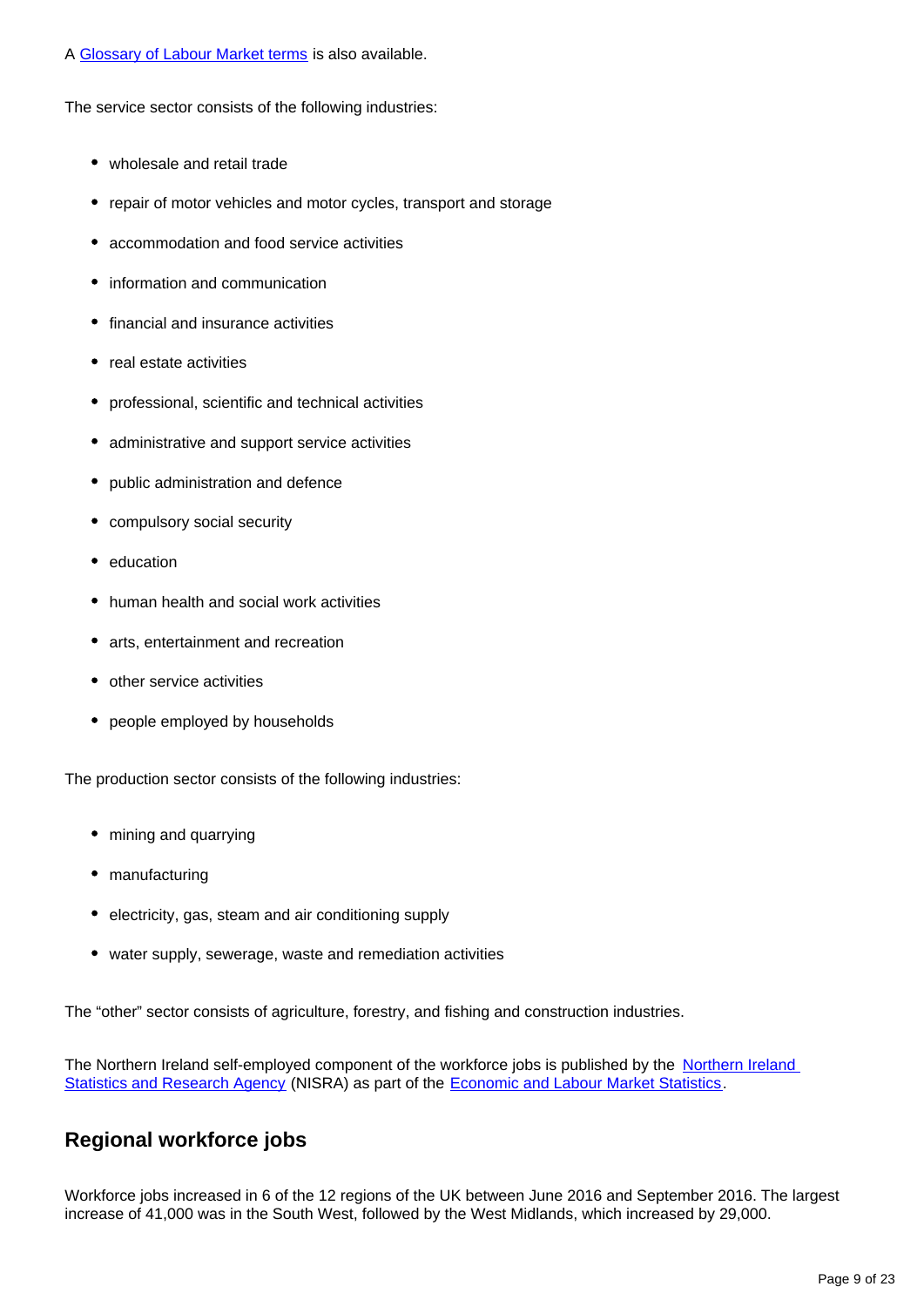The largest decrease was in Scotland, which decreased by 27,000, followed by Wales, which decreased by 16,000.

Compared with the same month last year (September 2015), the largest increase in workforce jobs was in the South East, with an increase of 118,000. This was also the largest overall change. The largest decrease was in Scotland, at 7,000.



#### **Figure 2: Change in workforce jobs, by region, seasonally adjusted, September 2015 and September 2016**

#### **Source: Office for National Statistics**

The East Midlands had the highest proportion of jobs in the production sector, at 13.8%, while London had the lowest proportion, at 2.7%. This is due to London having primarily service-based industries within its region, such as financial and administrative sectors.

For the service sector, London had the highest proportion, at 92.5%, whilst Wales had the lowest proportion at 77.8%. The service sector currently accounts for 83.7% of the total workforce jobs in the UK.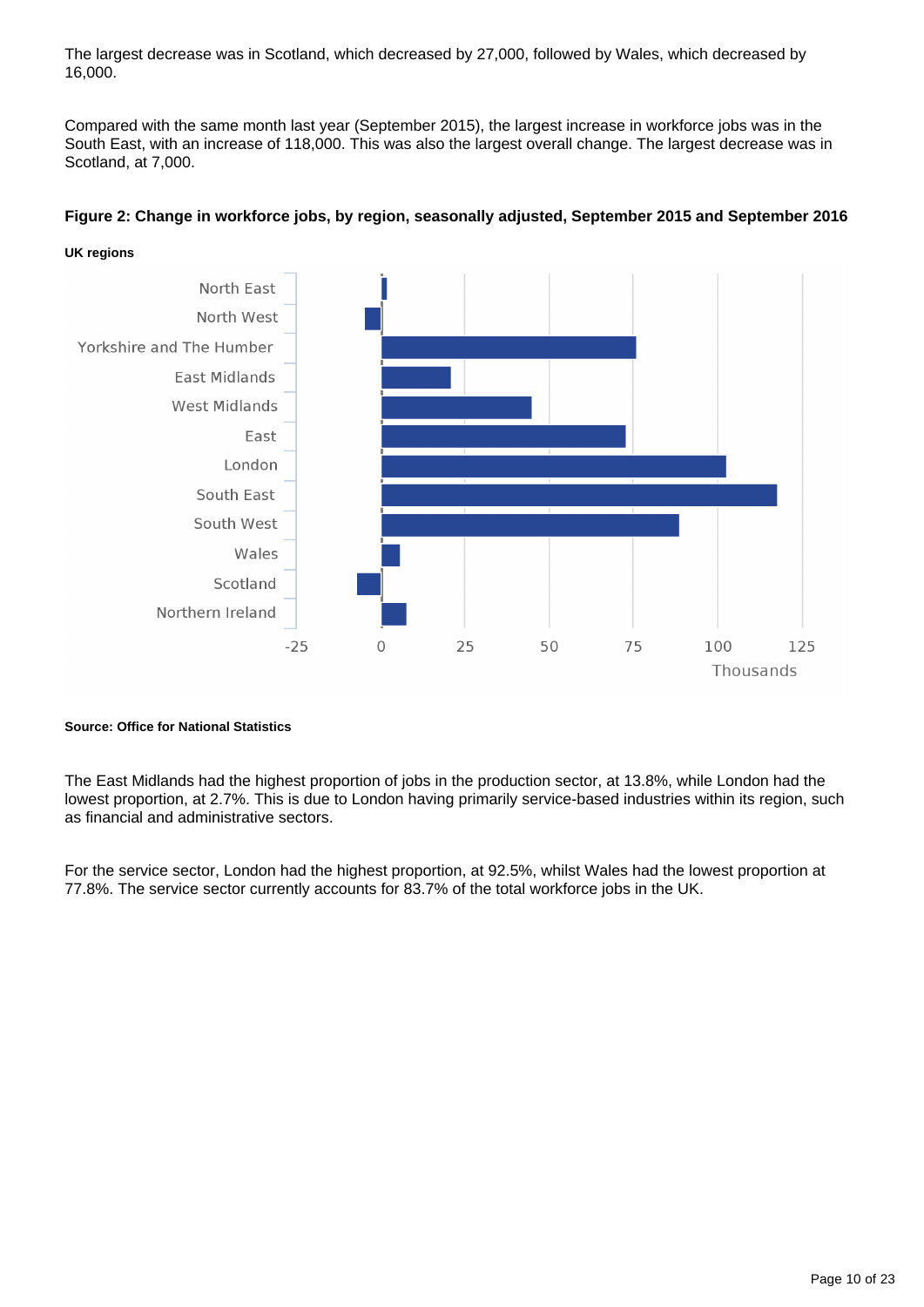#### **Figure 3: Proportion of workforce jobs by broad industry group, by region, September 2016**





**Source: Office for National Statistics**

#### **Where to find data about workforce jobs**

Workforce jobs estimates are available for each region in **Datasets HI01 to HI12 – Headline indicators for** [individual UK regions](http://www.ons.gov.uk/employmentandlabourmarket/peopleinwork/employmentandemployeetypes/bulletins/regionallabourmarket/jan2017/relateddata/) (Tabs 4 and 5).

While comparable estimates for workforce jobs by industry begin in 1978, there is information back to 1841, based on census data (not comparable with the latest estimates), available from [2011 Census Analysis](http://www.ons.gov.uk/ons/rel/census/2011-census-analysis/170-years-of-industry/index.html) on our website.

## <span id="page-10-0"></span>**7 . Actual hours worked (first published 18 January 2017)**

Actual hours worked measures the number of hours worked in the economy. Changes in actual hours worked reflect changes in the number of people in employment and the average hours worked by those people.

A [Glossary of Labour Market terms](https://www.ons.gov.uk/employmentandlabourmarket/peopleinwork/employmentandemployeetypes/methodologies/aguidetolabourmarketstatistics#glossary) is also available.

#### **Regional actual hours worked**

For the period October 2015 to September 2016, the UK region with the highest average actual weekly hours worked (for all workers) was London at 33.5 hours, followed by Northern Ireland at 32.9 hours. The South West had the lowest number of hours worked at 31.3 hours.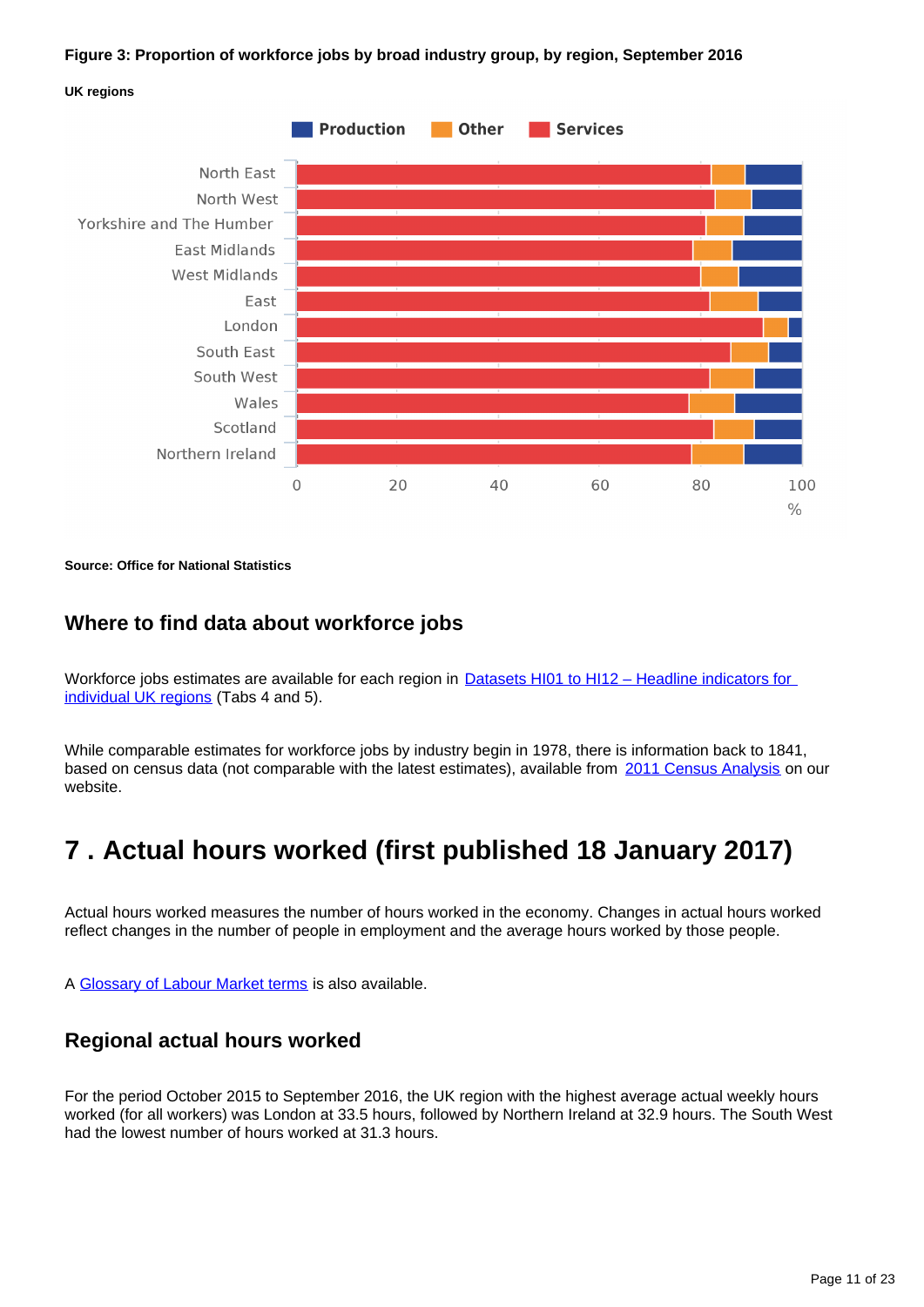The UK region with the largest increase in the average hours worked, compared with the same period last year (October 2014 to September 2015) was the South East, with an increase of 0.4 hours, a percentage increase of 1.4%. This was followed by the West Midlands and London, both with an increase of 0.2 hours (percentage increases of 0.5% and 0.7% respectively). The largest decrease in the average hours worked was in Northern Ireland, with a decrease of 0.7 hours (2.0%).

The region with the highest average actual weekly hours worked in full-time jobs was London, at 38.2 hours. This represents an increase of 0.3 hours and a percentage increase of 0.8%, compared with the same period last year. The lowest was Scotland at 36.4 hours, which has decreased by 0.2 hours, a percentage decrease of 0.5%. For part-time jobs, the region with the highest average hours worked was Northern Ireland at 17.1 hours and the lowest was the South West at 15.6 hours.

For men, the region with the highest average hours worked was Northern Ireland, at 38.3 hours and for women it was London, at 28.8 hours. The largest difference in average hours worked between men and women was in Northern Ireland, where men worked on average 11.5 more hours a week than women. The largest change compared with the same period last year (October 2014 to September 2015), was seen for women in the South East, where the average hours worked increased by 2.2%: increasing from 26.1 hours to 26.7 hours and Northern Ireland, where the average hours worked decreased by 2.2%: decreasing from 27.4 hours to 26.8 hours per week.

The region with the largest difference in total hours worked between men and women was London, where men worked a total of 34.0 million more hours than women. The region with the smallest difference was Northern Ireland, where men worked only 6.0 million more hours than women.

**Figure 4: Average (mean) actual weekly hours of work, by region and by sex, October 2015 to September 2016**



**UK regions**

**Source: Annual Population Survey: Office for National Statistics**

### **Where to find data about hours worked**

Hours worked estimates are available for each region in Datasets HI01 to HI12 – Headline indicators for [individual UK](http://www.ons.gov.uk/employmentandlabourmarket/peopleinwork/employmentandemployeetypes/bulletins/regionallabourmarket/jan2017/relateddata/) regions (Tab 6). These estimates are based on data from the Annual Population Survey (APS).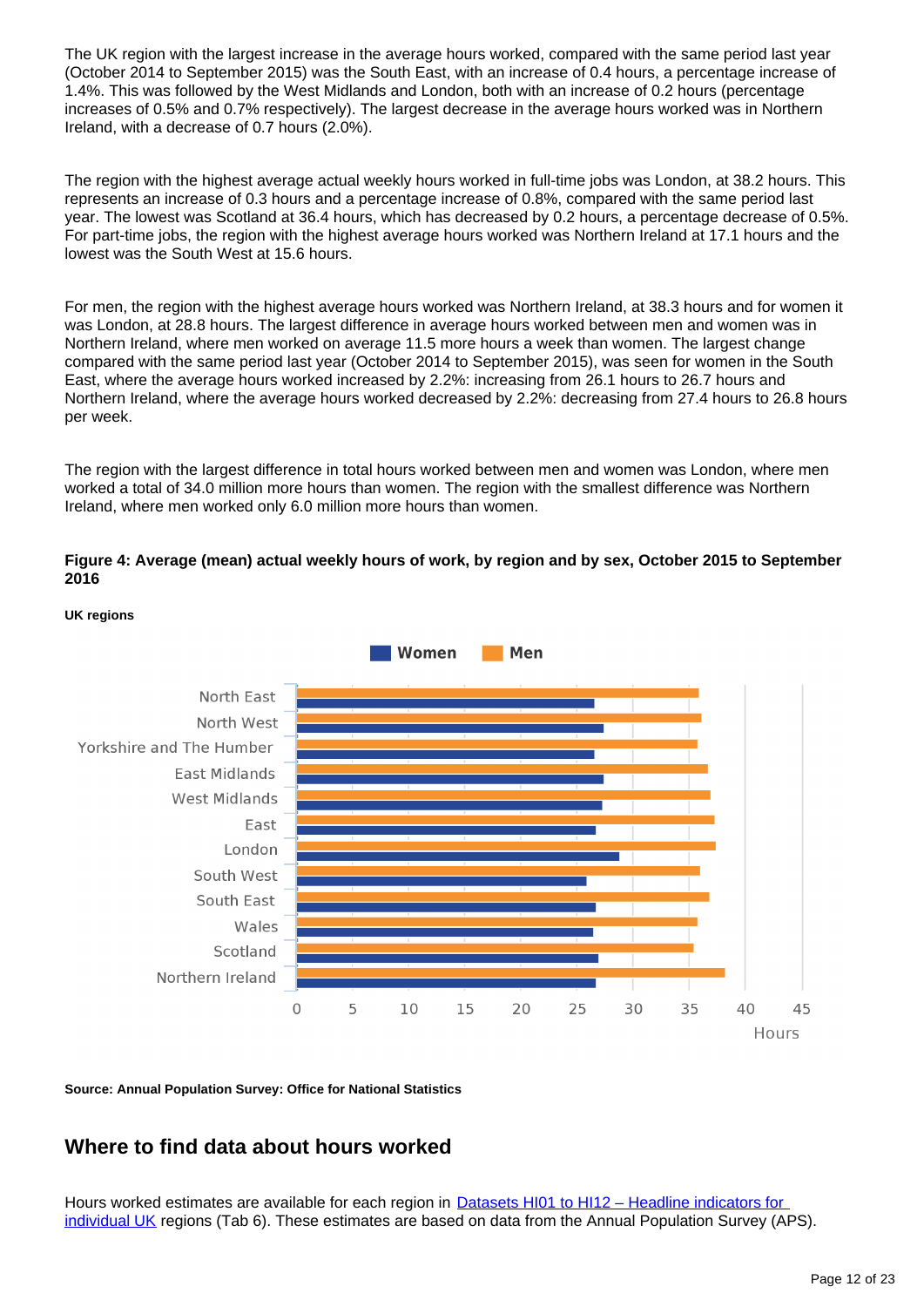The national data is also available at the UK labour market statistical bulletin in Datasets Hour1-Actual weekly [hours worked \(seasonally adjusted\)](http://www.ons.gov.uk/employmentandlabourmarket/peopleinwork/earningsandworkinghours/datasets/actualweeklyhoursworkedseasonallyadjustedhour01sa) and [Hour2–Usual weekly hours worked \(seasonally adjusted\)](http://www.ons.gov.uk/employmentandlabourmarket/peopleinwork/earningsandworkinghours/datasets/usualweeklyhoursworkedseasonallyadjustedhour02sa). These estimates are based on data from the Labour Force Survey (LFS).

## <span id="page-12-0"></span>**8 . Unemployment**

Unemployment measures people without a job who have been actively seeking work within the last 4 weeks and are available to start work within the next 2 weeks.

A [Glossary of Labour Market terms](https://www.ons.gov.uk/employmentandlabourmarket/peopleinwork/employmentandemployeetypes/methodologies/aguidetolabourmarketstatistics#glossary) is also available.

### **Regional unemployment**

Regional estimates for the unemployment rate are quite volatile, which needs to be allowed for when considering the pattern of change over time.

The unemployment rate for people aged 16 and over for the UK was 4.8%, for the period October to December 2016. This is unchanged compared with the previous period (July to September 2016).

The UK region with the highest rate was the North East at 7.0%. This was also the region with the highest rate for the same period last year at 8.1%. The next highest rates were seen in the West Midlands, at 5.9% and London, at 5.5%. The region with the lowest rate was the South East at 3.4%, followed by the South West at 3.6%.

The region with the largest decrease in the unemployment rate on the previous period (July to September 2016), was Yorkshire and The Humber at 0.6 percentage points. The general pattern for Yorkshire and The Humber over recent periods is for decreasing unemployment rates. The next largest decreases were seen in the South East, South West and Northern Ireland, all at 0.3 percentage points.

The largest increase in the unemployment rate on the previous period (July to September 2016) was seen in the North East at 0.9 percentage points. This is partially due to an unusually low figure for July to September 2016, with the latest estimate more in line with other recent figures. The next largest increase was seen in the West Midlands at 0.6 percentage points.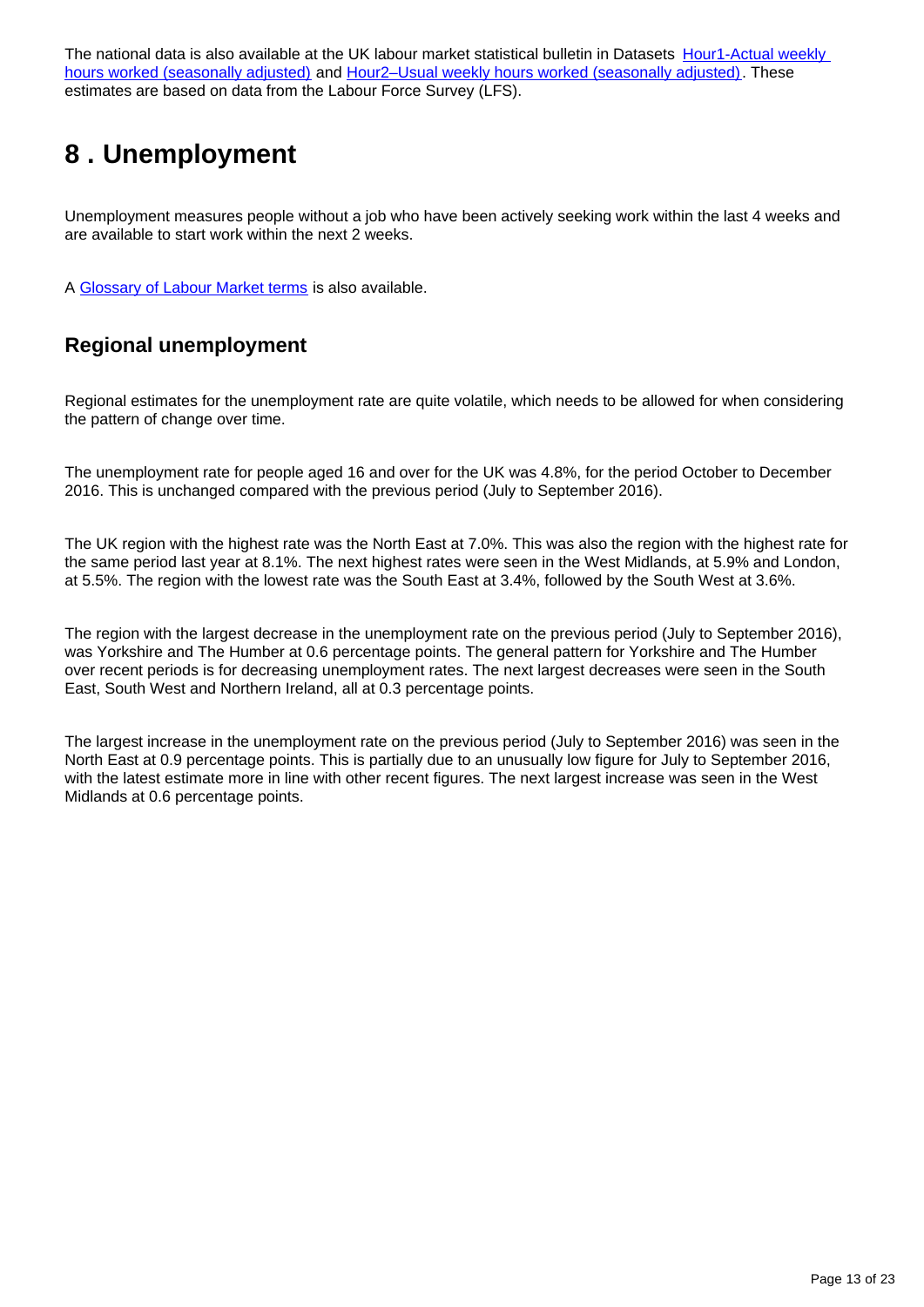#### **Figure 5: Unemployment rates by region, seasonally adjusted, October to December 2016**





#### **Source: Labour Force Survey: Office for National Statistics**

The majority of regions are showing decreases in the unemployment rate compared with a year ago, with the exception of the East Midlands, North West, East of England and West Midlands, which increased by 0.1, 0.2, 0.5 and 0.6 percentage points respectively. The largest decreases were in Yorkshire and The Humber and the North East, both at 1.1 percentage points.

We are currently unable to produce the interactive chart relating to unemployment rate by government region, due to compatibility issues. We aim to develop an improved version of this in the near future.

#### **Where to find data about unemployment**

Unemployment estimates are available for each region in [Dataset HI00 – Headline LFS indicators for all UK](http://www.ons.gov.uk/employmentandlabourmarket/peopleinwork/employmentandemployeetypes/datasets/headlinelabourforcesurveyindicatorsforallregionshi00)  [regions](http://www.ons.gov.uk/employmentandlabourmarket/peopleinwork/employmentandemployeetypes/datasets/headlinelabourforcesurveyindicatorsforallregionshi00) and [HI01 to HI12 – Headline indicators for individual UK regions](http://www.ons.gov.uk/employmentandlabourmarket/peopleinwork/employmentandemployeetypes/bulletins/regionallabourmarket/jan2017/relateddata/) (Tab 2(2)), and Datasets LI01 to LI05 – [Local indicators for sub-regional areas of Great Britain](http://www.ons.gov.uk/employmentandlabourmarket/peopleinwork/employmentandemployeetypes/bulletins/regionallabourmarket/jan2017/relateddata/), for further estimate breakdowns by age or geographies.

These tables contain data produced from the Labour Force Survey (LFS) and Annual Population Survey (APS). A note in the section Understanding and working with Labour Market Statistics on the relationship between the LFS and APS entitled What is the relationship between the APS and the LFS? is included in this bulletin.

## <span id="page-13-0"></span>**9 . Claimant Count (Experimental Statistics)**

### **What is the Claimant Count?**

The Claimant Count measures the number of people claiming benefit principally for the reason of being unemployed.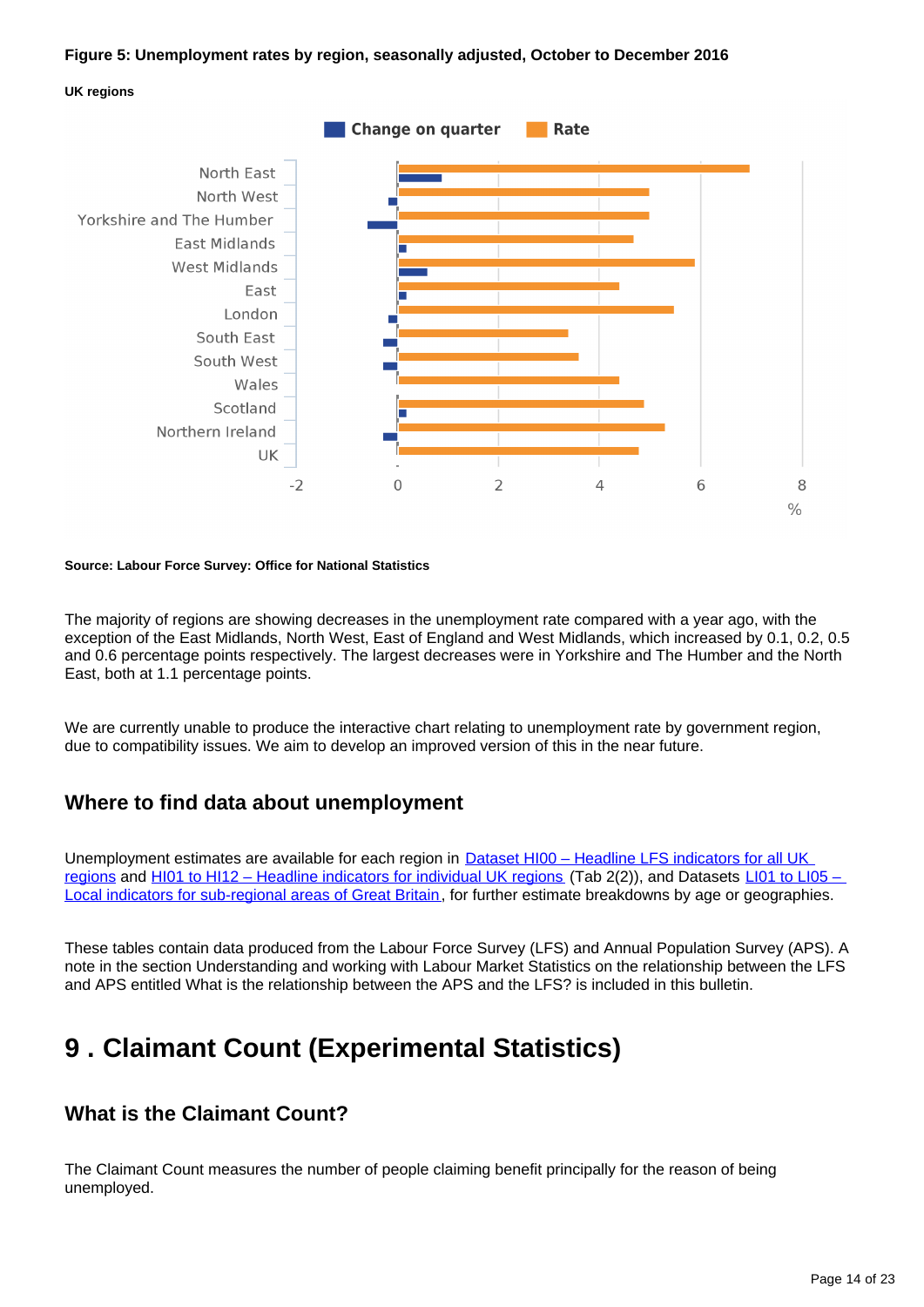Prior to the introduction of Universal Credit, the Claimant Count was measured using the number of claimants of Jobseeker's Allowance (JSA). Since its introduction in May 2013, the Claimant Count now includes some claimants of Universal Credit as well as JSA claimants. These Universal Credit estimates are still being developed by the Department for Work and Pensions. We have therefore decided that the Claimant Count estimates will continue to be designated as **[Experimental Statistics](https://www.ons.gov.uk/methodology/methodologytopicsandstatisticalconcepts/guidetoexperimentalstatistics)** while this development is ongoing.

From April 2015, the Claimant Count includes claimants of Universal Credit who are required to seek and be available for work, as well as all JSA claimants.

Between May 2013 and March 2015, the Claimant Count includes all out-of-work Universal Credit claimants, as well as all JSA claimants.

Between October 1996 and April 2013, the Claimant Count is a count of the number of people claiming JSA.

Between February 1971 and September 1995, the Claimant Count is an estimate of the number of people who would have claimed unemployment-related benefits if JSA had existed at that time.

The Claimant Count includes people who claim unemployment-related benefits but who do not receive payment. For example some claimants will have had their benefits stopped for a limited period of time by Jobcentre Plus. Some people claim JSA in order to receive National Insurance Credits.

The Claimant Count estimates are currently designated as experimental statistics because the Universal Credit estimates are still being developed by the Department for Work and Pensions. The roll out of the full service Universal Credit offering over the coming months means that the Claimant Count may be volatile from month to month and be affecting the seasonal adjustment of the data. We therefore encourage people to be cautious when looking at individual month's figures, and we will continue to monitor the Claimant Count statistics.

See Notes for Claimant Count at the end of this section and Background notes for further information.

### **Regional Claimant Count**

The seasonally adjusted Claimant Count rate for the UK was 2.1% in January 2017, down 0.1 percentage points from December 2016, with the level down 42,400.

Figure 6 shows the regional Claimant Count rates since comparable records began in 1974. It shows that whilst Claimant Count rates have varied widely over that period, the regions with the highest Claimant Count rates have generally continued to have higher than average rates, whilst those regions with the lowest rates also continue to be the same regions.

### **Figure 6: Claimant Count rate by region, seasonally adjusted, April 1974 to January 2017**

#### **UK regions**

#### **Source: Office for National Statistics**

Interactive chart: move the cursor onto each plot line to see the Claimant Count rate for that region.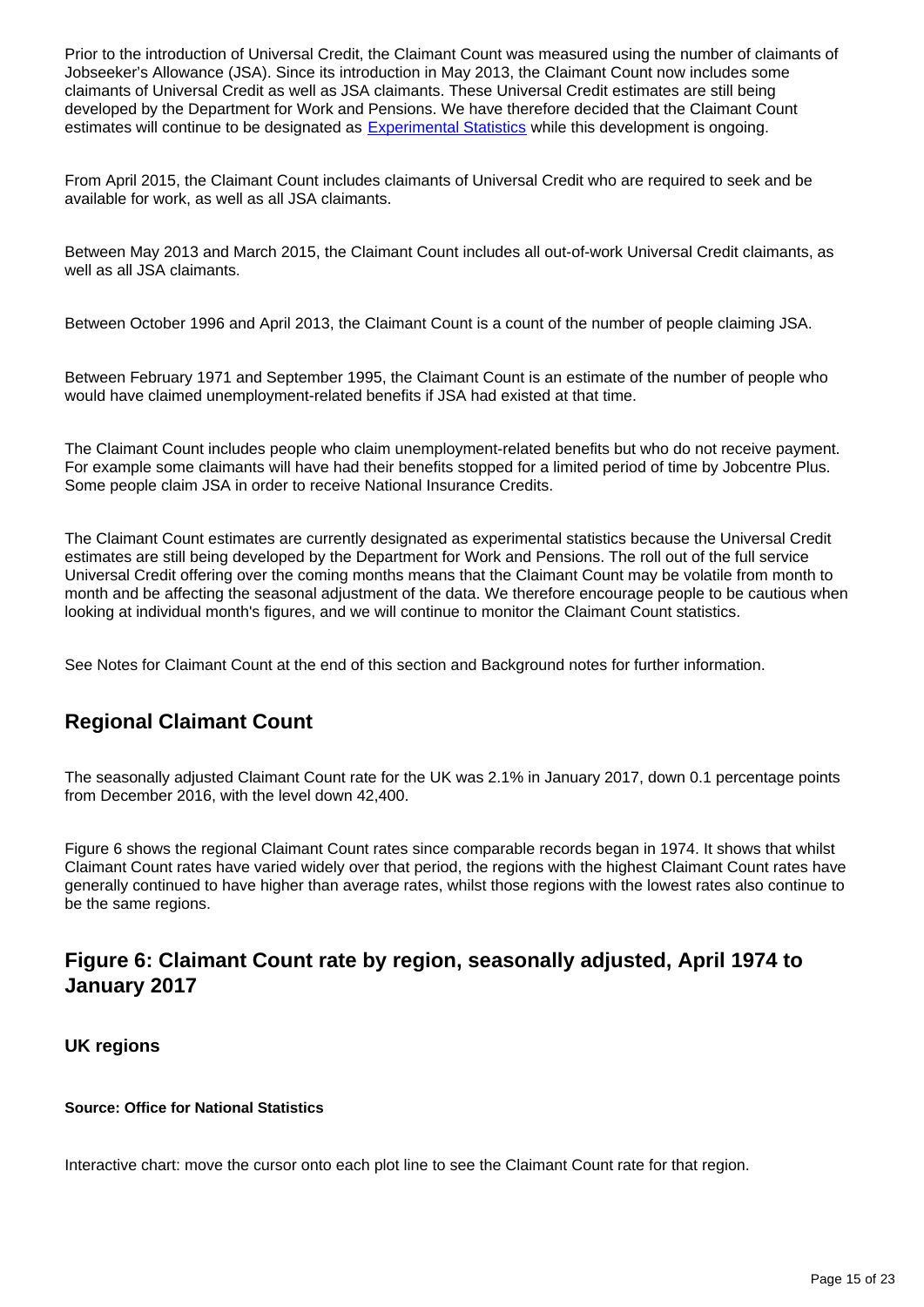Looking in more detail, Figure 7 shows the UK region with the highest rate was the North East at 3.9%. The next highest rates were in Northern Ireland at 3.5% and the West Midlands at 2.8%. For the same period last year, Northern Ireland was the region with the highest rate at 4.2%.

The region with the lowest rate was the South East at 1.2%, followed by the South West at 1.3% and the East of England at 1.5%.

### **Figure 7: Claimant Count rate by region, seasonally adjusted, January 2015 to January 2017**

#### **UK regions**

#### **Source: Office for National Statistics**

Interactive chart: move the cursor onto each plot line to see the Claimant Count rate for that region.

All regions saw a decrease in the Claimant Count level compared with the previous month (December 2016). The largest decrease in the Claimant Count level was in the North West, at 6,700. The Claimant Count levels for both men and women also showed decreases in all regions.

**Figure 8: Comparison of Claimant Count rate, annual average change and monthly change, January 2017**

#### **UK regions**



#### **Source: Office for National Statistics: Department for Work and Pensions**

Over the last 12 months, the average monthly change in the Claimant Count rates saw small increases in 5 of the 12 regions of the UK, with the North West, East of England and South East all being unchanged. The remaining 4 regions saw an average decrease, of which the largest was in Northern Ireland, at 0.06 percentage points.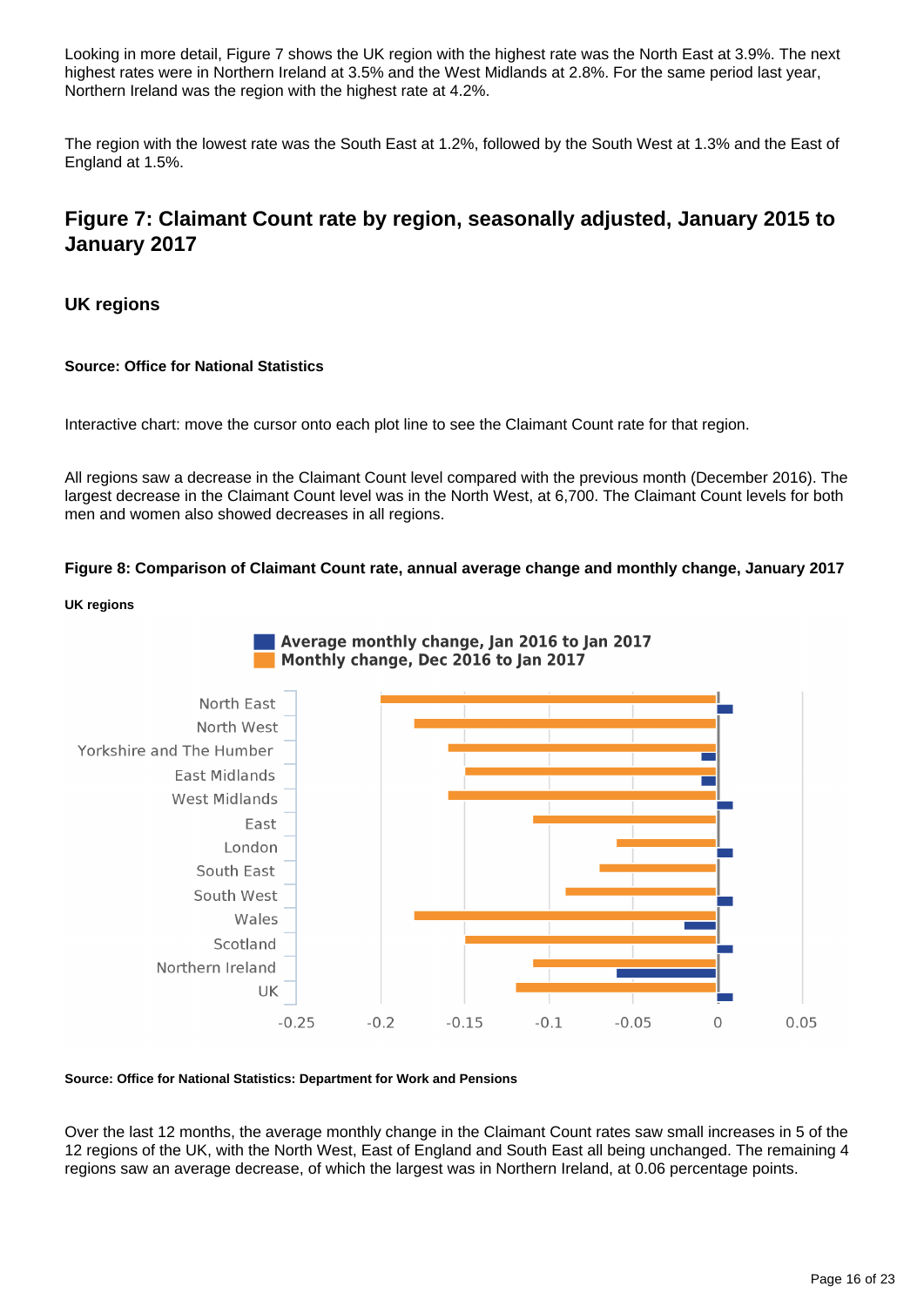### **Notes for Claimant Count**

- 1. The Claimant Count now includes people claiming Universal Credit. The background notes to this statistical bulletin have further details.
- 2. The Claimant Count includes people who claim Jobseeker's Allowance (JSA) but who do not receive payment. For example, some claimants will have had their benefits stopped for a limited period of time by Jobcentre Plus; this is known as "sanctioning". Some people claim JSA in order to receive National Insurance Credits.
- 3. An article explaining how unemployment and the Claimant Count series are defined and measured and the [difference between the 2 series](https://www.ons.gov.uk/employmentandlabourmarket/peopleinwork/employmentandemployeetypes/qmis/claimantcountqmi) is available, along with [an article to help users interpret labour market](https://www.ons.gov.uk/employmentandlabourmarket/peopleinwork/employmentandemployeetypes/methodologies/aguidetolabourmarketstatistics#abstract)  [statistics and highlight some common misunderstandings](https://www.ons.gov.uk/employmentandlabourmarket/peopleinwork/employmentandemployeetypes/methodologies/aguidetolabourmarketstatistics#abstract).
- 4. Universal Credit has not yet been introduced in Northern Ireland and so the "Claimant Count" for Northern Ireland will only be the number of people claiming JSA.
- 5. Estimates of Claimant Count by region are available on a comparable basis back to April 1974. The figures from April 1974 to September 1996 are estimates of the number of people who would have claimed unemployment-related benefits if JSA had existed. The national records start in 1971, and some data back to 1881 (which do not have National Statistics status) are available from the "Historic Data" worksheet within [Dataset CLA01 – Claimant Count \(experimental statistics\)](http://www.ons.gov.uk/employmentandlabourmarket/peoplenotinwork/outofworkbenefits/datasets/claimantcountcla01) in the UK Labour Market bulletin.
- 6. Under Universal Credit a broader span of claimants are required to look for work than under Jobseeker's Allowance. As Universal Credit Full Service is rolled out the number of people recorded as being on the claimant count is therefore likely to rise.

### **Where to find data about the Claimant Count**

Claimant Count estimates are available for each region at **Datasets HI01 to HI12 – Headline indicators for** <u>individual UK regions</u> (Tab 7) and at <u>[Datasets CC01 – Claimant Count by unitary and local authority](http://www.ons.gov.uk/employmentandlabourmarket/peoplenotinwork/unemployment/datasets/claimantcountbyunitaryandlocalauthorityexperimental) , CC02 –</u> [Claimant Count by parliamentary constituency](http://www.ons.gov.uk/employmentandlabourmarket/peoplenotinwork/unemployment/datasets/claimantcountbyparliamentaryconstituencyexperimental), [CC02.1 – Claimant Count for constituencies of the Scottish](https://www.ons.gov.uk/employmentandlabourmarket/peopleinwork/employmentandemployeetypes/datasets/cc021regionallabourmarketclaimantcountforscottishparliamentaryconstituenciesexperimental)  [Parliament](https://www.ons.gov.uk/employmentandlabourmarket/peopleinwork/employmentandemployeetypes/datasets/cc021regionallabourmarketclaimantcountforscottishparliamentaryconstituenciesexperimental) and [CC03 – Claimant Count for Local Enterprise Partnerships](https://www.ons.gov.uk/employmentandlabourmarket/peopleinwork/employmentandemployeetypes/datasets/cc03regionallabourmarketclaimantcountforlocalenterprisepartnershipsexperimental), for further estimate breakdowns by geographies.

Datasets showing estimates of Jobseeker's Allowance (JSA) are still available at HI01 to HI12 – Headline [indicators for individual UK regions](http://www.ons.gov.uk/employmentandlabourmarket/peopleinwork/employmentandemployeetypes/bulletins/regionallabourmarket/jan2017/relateddata/) (Tabs 7(1), 8 and 8(2)), and in Datasets JSA01 – Jobseeker's Allowance for [local and unitary authorities in the UK,](http://www.ons.gov.uk/employmentandlabourmarket/peoplenotinwork/unemployment/datasets/jobseekersallowanceforlocalandunitaryauthoritiesjsa01) JSA02 - Jobseeker's Allowance for Westminster parliamentary [constituencies in the UK](http://www.ons.gov.uk/employmentandlabourmarket/peoplenotinwork/unemployment/datasets/jobseekersallowanceforparliamentaryconstituenciesjsa02), [JSA02.1 – Jobseeker's Allowance for constituencies of the Scottish Parliament](http://www.ons.gov.uk/employmentandlabourmarket/peoplenotinwork/unemployment/datasets/jobseekersallowanceforscottishparliamentaryconstituenciesjsa021) and [JSA03 – Jobseeker's Allowance for Local Enterprise Partnerships in England](http://www.ons.gov.uk/employmentandlabourmarket/peoplenotinwork/unemployment/datasets/jobseekersallowanceforlocalenterprisepartnershipsjsa03) , for further estimate breakdowns by sub-regional geographic areas. However, these estimates are not designated as National Statistics. The back data for JSA, at a regional level, is available from Nomis. Workplace-based denominators used for the Claimant Count are also available at [Dataset \(S03\) – Claimant Count denominators](http://www.ons.gov.uk/employmentandlabourmarket/peoplenotinwork/unemployment/datasets/workplacebaseddenominatorsusedfortheclaimantcountforregionallabourmarketstatisticss03).

## <span id="page-16-0"></span>**10 . Economic inactivity**

Economically inactive people are not in employment but do not meet the internationally accepted definition of unemployment. This is because they have not been seeking work within the last 4 weeks and/or they are unable to start work within the next 2 weeks.

A [Glossary of Labour Market terms](https://www.ons.gov.uk/employmentandlabourmarket/peopleinwork/employmentandemployeetypes/methodologies/aguidetolabourmarketstatistics#glossary) is also available.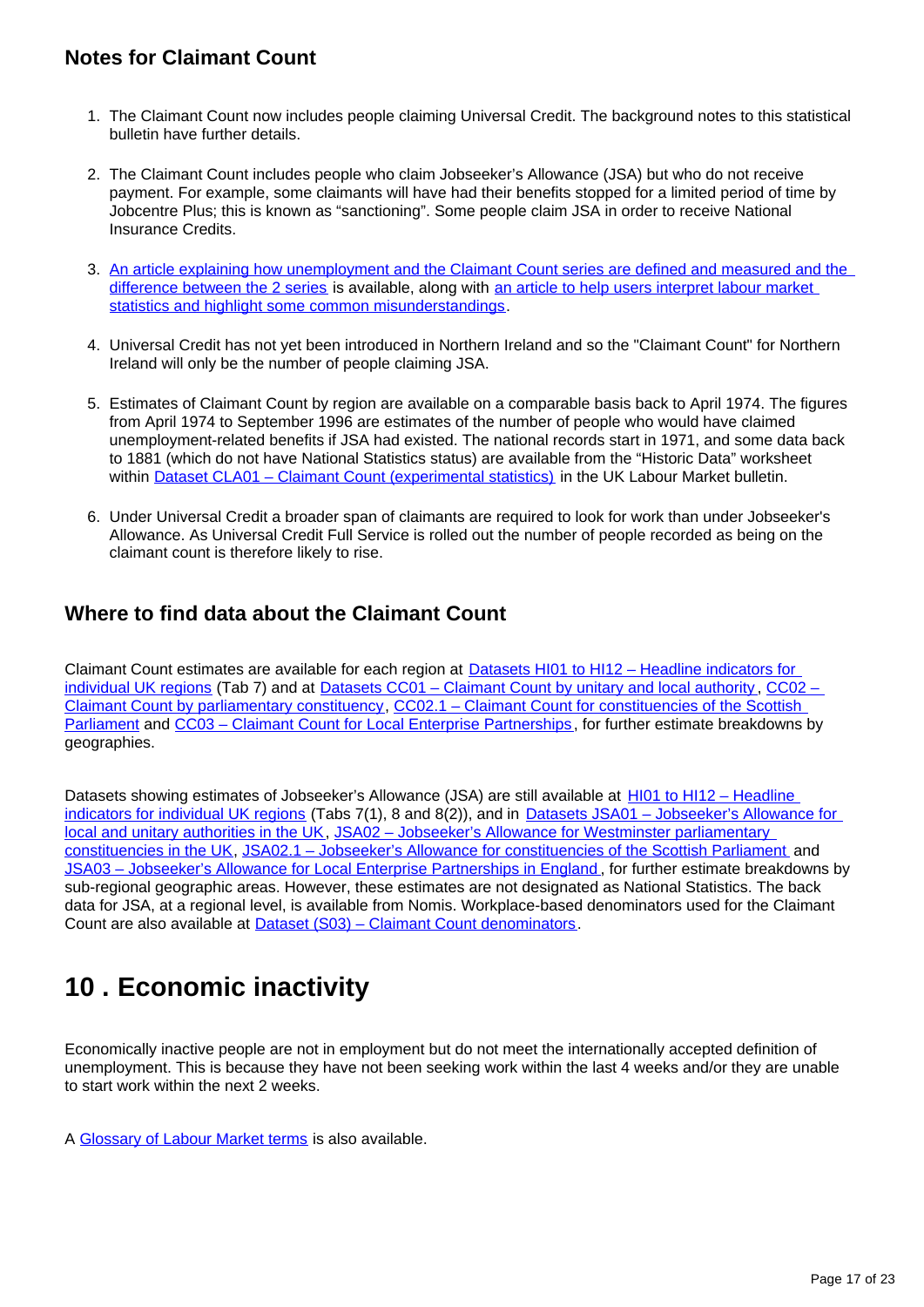### **Regional economic inactivity**

The economic inactivity rate for people aged from 16 to 64 for the UK was 21.6%, for the period October to December 2016. This is a decrease of 0.1 percentage points compared with the previous period (July to September 2016). The UK region with the highest rate was Northern Ireland at 25.9%, followed by the North East at 24.3%. The region with the lowest rate was the South East at 18.7%, followed by the South West at 19.5% and the East of England at 19.6%.

The region with the largest increase in the economic inactivity rate on the previous period (July to September 2016) was the West Midlands, with an increase of 0.7 percentage points, followed by Wales, with an increase of 0.4 percentage points. The East Midlands had the largest decrease in the rate, of 0.7 percentage points, followed by the North West, with a decrease of 0.6 percentage points. London was the only region that saw no change in its inactivity rate, compared with the previous period.

Over the year from October to December 2015 to October to December 2016, the region with the largest increase in the economic inactivity rate was Scotland, with an increase of 1.7 percentage points, followed by the North East, with an increase of 1.0 percentage point. The largest decrease in the rate was in the East Midlands, at 1.7 percentage points, followed by the West Midlands, at 1.5 percentage points.

Northern Ireland also had the highest economic inactivity rate at 26.8%, in the same period in 2015. The current rate is now 4.3 percentage points higher than the UK rate.

#### **Figure 9: Economic inactivity rate by region and comparison year-on-year, seasonally adjusted, October to December 2015 and October to December 2016**



**UK regions**

**Source: abour Force Survey: Office for National Statistics**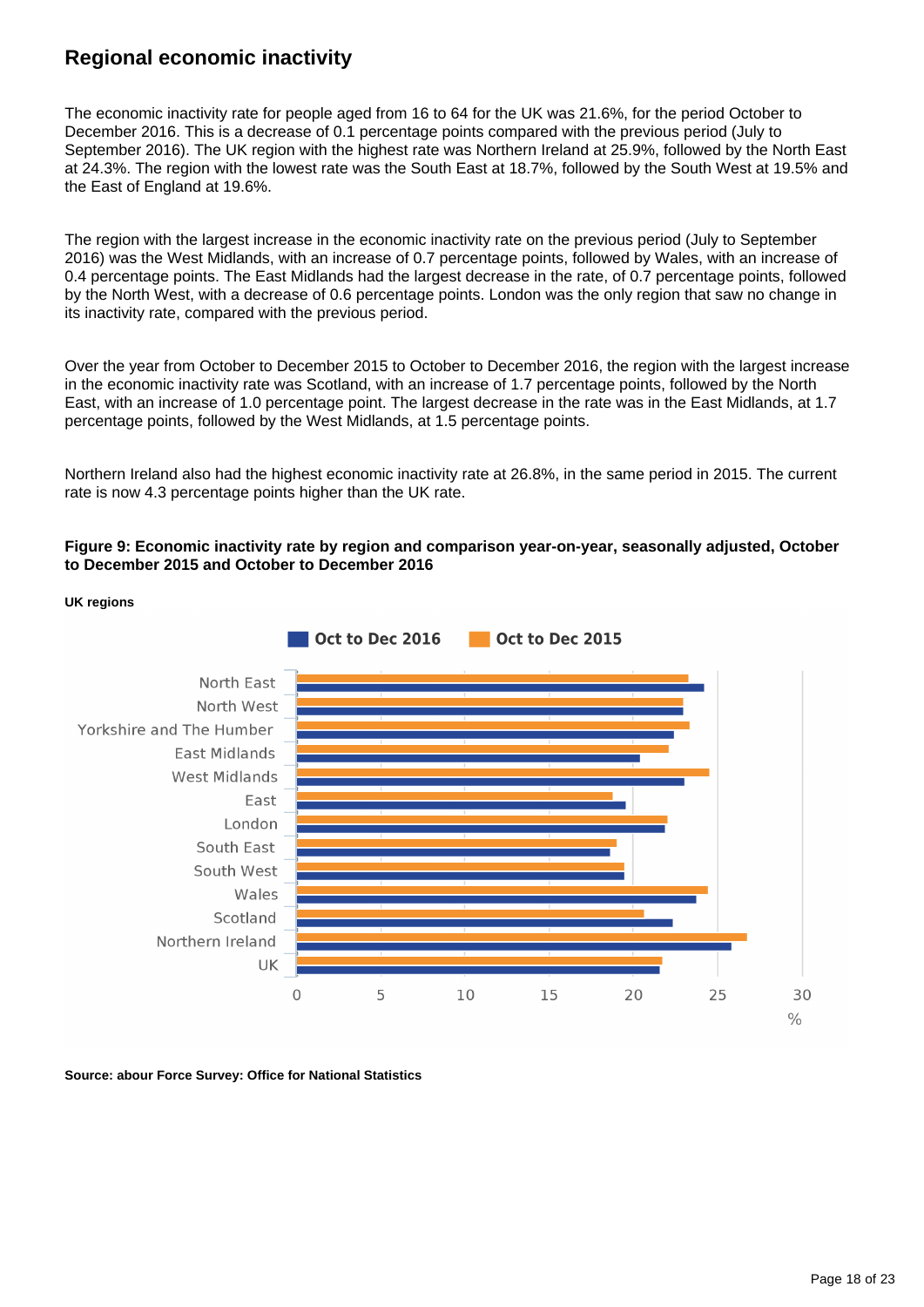### **Where to find data about economic inactivity**

Economic inactivity estimates are available for each region at Dataset HI00 – Headline LFS indicators for all UK [regions](http://www.ons.gov.uk/employmentandlabourmarket/peopleinwork/employmentandemployeetypes/datasets/headlinelabourforcesurveyindicatorsforallregionshi00) and [HI01 to HI12 – Headline indicators for individual UK regions](http://www.ons.gov.uk/employmentandlabourmarket/peopleinwork/employmentandemployeetypes/bulletins/regionallabourmarket/jan2017/relateddata/) (Tabs 10 and 11), and [Datasets LI01 to](http://www.ons.gov.uk/employmentandlabourmarket/peopleinwork/employmentandemployeetypes/bulletins/regionallabourmarket/jan2017/relateddata/)  [LI05 – Local indicators for sub-regional areas of Great Britain](http://www.ons.gov.uk/employmentandlabourmarket/peopleinwork/employmentandemployeetypes/bulletins/regionallabourmarket/jan2017/relateddata/) , for further estimate breakdowns by age, reason or geographies.

These tables contain data produced from the Labour Force Survey (LFS) and Annual Population Survey (APS). A note in the section Understanding and working with labour market statistics on the relationship between the LFS and APS entitled What is the relationship between the APS and the LFS? is included in this bulletin.

## <span id="page-18-0"></span>**11 . Local labour market indicators**

Local labour market indicators cover employment, unemployment, economic inactivity, Claimant Count and jobs density, for sub-regional geographic areas such as local and unitary authorities, counties and regions in the UK for the most recent 12-month period available of the Annual Population Survey (APS). The jobs density of an area is the number of jobs per head, of resident population, aged 16 to 64.

### **Indicators from the Annual Population Survey (first published 18 January 2017)**

For the period October 2015 to September 2016, the local authorities with the highest employment rates in Great Britain were Stroud at 89.0%, Erewash at 88.3%, Epsom and Ewell at 87.7% and Selby at 87.2%. Rochdale is the local authority with the lowest rate at 61.7%, followed by Birmingham at 61.9% and Leicester at 62.5%. For the same period last year, the highest rates were in Rushmore at 88.0% and Winchester at 87.7%.

For the period October 2015 to September 2016, the local authorities with the highest unemployment rates in Great Britain were Birmingham at 9.4%, followed by Hartlepool at 9.3%. The local authorities with the lowest rates were Uttlesford at 2.0%, followed by Eden in Cumbria at 2.1% and South Northamptonshire, Harborough and Stratford-on-Avon, all at 2.2%. These were followed by a further 34 local authorities all under 3.0%. For the same period last year, there were 46 local authorities with a rate of less than 3.0%.

## **Indicators using Claimant Count data (Experimental Statistics)**

Under Universal Credit a broader span of claimants are required to look for work than under Jobseeker's Allowance (JSA). As Universal Credit Full Service is rolled out in particular areas, the number of people recorded as being on the Claimant Count is therefore likely to rise. This should be taken into account when comparing rates between different areas.

In January 2017, the UK local authority (excluding the Isles of Scilly) with the lowest proportion of the population aged from 16 to 64 years, claiming JSA or work-seeking Universal Credit was Stratford-on-Avon, at 0.4%. This was followed by 12 local authorities at 0.5% and 19 other local authorities at 0.6%. There were a further 59 local authorities with a proportion of less than 1.0%.

The proportion was highest in Derry City and Strabane at 5.3%, followed by Middlesbrough at 4.9%. There were a further 30 local authorities with a proportion of 3.0% or more in the UK.

Due to technical issues it is not currently possible to show the map reflecting the Claimant Count for the total amount of people claiming JSA and Universal Credit (formerly Figure 10). We are also unable to produce the interactive version of this map, due to compatibility issues. We aim to develop an improved version of this map in the near future, which will replace the need for a static map image.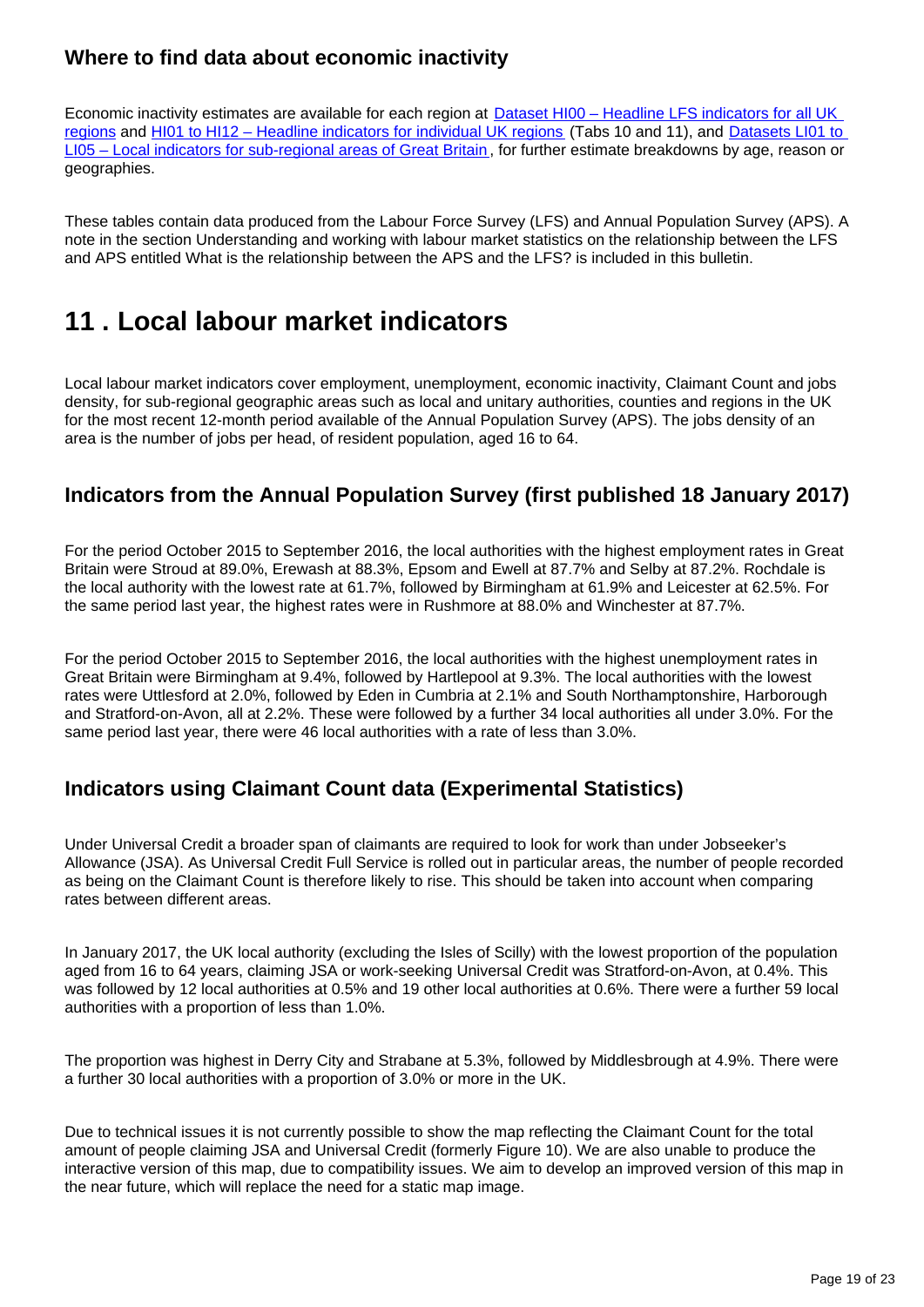## **Jobs densities (first published 18 January 2017)**

The jobs density of an area is the number of jobs per head, of resident population, aged 16 to 64. In 2015, the highest jobs density in Great Britain was the City of London at 84.29 and the lowest was Lewisham at 0.40. Westminster (4.30) and Camden (2.23), both in London, were the next highest jobs densities. The highest jobs density outside London was the Isles of Scilly at 2.01. After Lewisham, the lowest jobs densities were East Renfrewshire at 0.43, followed by East Dunbartonshire at 0.45 and Waltham Forest at 0.46.

### **Where to find data about local labour market indicators**

Annual Population Survey (APS) estimates are available at [Datasets LI01 to LI05 – Local indicators for sub](http://www.ons.gov.uk/employmentandlabourmarket/peopleinwork/employmentandemployeetypes/bulletins/regionallabourmarket/jan2017/relateddata/)[regional areas of Great Britain](http://www.ons.gov.uk/employmentandlabourmarket/peopleinwork/employmentandemployeetypes/bulletins/regionallabourmarket/jan2017/relateddata/) and Claimant Count estimates are available at Datasets [CC01 – Claimant Count](http://www.ons.gov.uk/employmentandlabourmarket/peoplenotinwork/unemployment/datasets/claimantcountbyunitaryandlocalauthorityexperimental)  [by unitary and local authority](http://www.ons.gov.uk/employmentandlabourmarket/peoplenotinwork/unemployment/datasets/claimantcountbyunitaryandlocalauthorityexperimental) and [CC02 – Claimant Count by parliamentary constituency](http://www.ons.gov.uk/employmentandlabourmarket/peoplenotinwork/unemployment/datasets/claimantcountbyparliamentaryconstituencyexperimental) , [CC02.1 – Claimant](https://www.ons.gov.uk/employmentandlabourmarket/peopleinwork/employmentandemployeetypes/datasets/cc021regionallabourmarketclaimantcountforscottishparliamentaryconstituenciesexperimental)  [Count for constituencies of the Scottish Parliament](https://www.ons.gov.uk/employmentandlabourmarket/peopleinwork/employmentandemployeetypes/datasets/cc021regionallabourmarketclaimantcountforscottishparliamentaryconstituenciesexperimental), and [CC03 – Claimant Count for Local Enterprise Partnerships](https://www.ons.gov.uk/employmentandlabourmarket/peopleinwork/employmentandemployeetypes/datasets/cc03regionallabourmarketclaimantcountforlocalenterprisepartnershipsexperimental) in this statistical bulletin.

These tables contain data produced from the APS. A note in the section Understanding and working with labour market statistics entitled What is the relationship between the APS and the LFS? is included in this bulletin.

## <span id="page-19-0"></span>**12 . Where to find more information about labour market statistics**

Other datasets within the regional labour market release:

- [Guide to tables in regional labour market statistical bulletin](http://www.ons.gov.uk/employmentandlabourmarket/peopleinwork/employmentandemployeetypes/datasets/guidetotablesinregionallabourmarketstatisticalbulletin)
- [Summary of headline indicators \(S01\)](http://www.ons.gov.uk/employmentandlabourmarket/peopleinwork/employmentandemployeetypes/datasets/nationallabourmarketsummarybyregions01)
- [Sampling variability and revisions summary \(S02\)](http://www.ons.gov.uk/employmentandlabourmarket/peopleinwork/employmentandemployeetypes/datasets/samplingvariabilityandrevisionssummaryforregionallabourmarketstatisticss02)
- [Model-based estimates of unemployment \(M01\)](http://www.ons.gov.uk/employmentandlabourmarket/peoplenotinwork/unemployment/datasets/modelledunemploymentforlocalandunitaryauthoritiesm01)
- [Estimates of employment by age \(experimental statistics\) \(X01\)](http://www.ons.gov.uk/employmentandlabourmarket/peopleinwork/employmentandemployeetypes/datasets/regionalemploymentbyagex01)
- [Estimates of unemployment by age \(experimental statistics\) \(X02\)](http://www.ons.gov.uk/employmentandlabourmarket/peoplenotinwork/unemployment/datasets/regionalunemploymentbyagex02)
- [Estimates of economic inactivity by age \(experimental statistics\) \(X03\)](http://www.ons.gov.uk/employmentandlabourmarket/peoplenotinwork/unemployment/datasets/regionalinactivitybyagex03)
- [Regional public and private sector employment \(RPUB1\)](http://www.ons.gov.uk/employmentandlabourmarket/peopleinwork/employmentandemployeetypes/datasets/regionalpublicandprivateemployment)

#### **Other regularly published labour market releases:**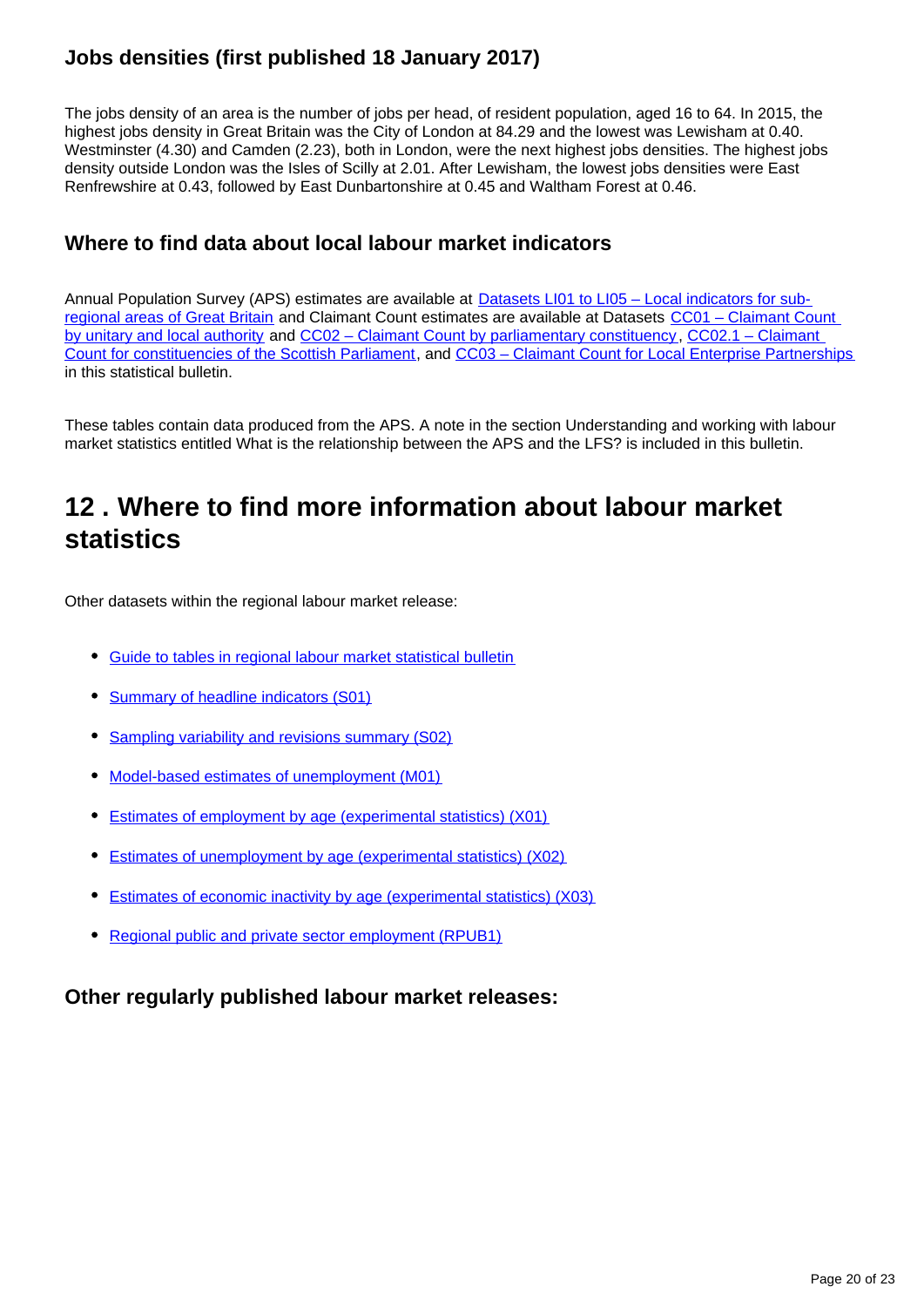- [UK Labour Market statistics](http://www.ons.gov.uk/employmentandlabourmarket/peopleinwork/employmentandemployeetypes/bulletins/uklabourmarket/previousReleases)
- [Public sector employment](http://www.ons.gov.uk/employmentandlabourmarket/peopleinwork/publicsectorpersonnel/bulletins/publicsectoremployment/previousReleases)
- [Young people not in education, employment or training \(NEET\)](http://www.ons.gov.uk/employmentandlabourmarket/peoplenotinwork/unemployment/bulletins/youngpeoplenotineducationemploymentortrainingneet/previousReleases)
- [Labour Productivity](http://www.ons.gov.uk/employmentandlabourmarket/peopleinwork/labourproductivity/bulletins/labourproductivity/previousReleases)
- [Annual Survey of Hours and Earnings \(ASHE\)](http://www.ons.gov.uk/employmentandlabourmarket/peopleinwork/earningsandworkinghours/bulletins/annualsurveyofhoursandearnings/previousReleases)
- [Business Register and Employment Survey \(BRES\)](http://www.ons.gov.uk/employmentandlabourmarket/peopleinwork/employmentandemployeetypes/bulletins/businessregisterandemploymentsurveybresprovisionalresults/previousReleases)
- [regional and local area statistics are also available at NOMIS®](http://www.nomisweb.co.uk/)

We have also produced:

- [ad hoc data and analysis related to employment and employee types](https://www.ons.gov.uk/employmentandlabourmarket/peopleinwork/employmentandemployeetypes/publications)
- [methodological articles related to employment and employee types](https://www.ons.gov.uk/employmentandlabourmarket/peopleinwork/employmentandemployeetypes/topicspecificmethodology)

#### **Historic articles published in Economic and Labour Market Review and Labour Market Trends**

Articles about labour market statistics were published in Labour Market Trends (up until 2006) and in Economic and Labour Market Review (from 2007 to 2011). Editions of [Labour Market Trends](http://www.ons.gov.uk/ons/rel/lms/labour-market-trends--discontinued-/index.html) are available from July 2001 until January 2006, when the publication was discontinued. Editions of [Economic and Labour Market Review](http://www.ons.gov.uk/ons/rel/elmr/economic-and-labour-market-review/index.html) are available from the first edition, published in February 2007, up until the last edition, published in May 2011.

## <span id="page-20-0"></span>**13 . Quality and methodology**

### **Quality information**

One indication of the reliability of the main indicators in this bulletin can be obtained by monitoring the size of revisions. These summary measures are available in Dataset [S02 Regional labour market: Sampling variability](http://www.ons.gov.uk/employmentandlabourmarket/peopleinwork/employmentandemployeetypes/datasets/samplingvariabilityandrevisionssummaryforregionallabourmarketstatisticss02)  [and revisions summary](http://www.ons.gov.uk/employmentandlabourmarket/peopleinwork/employmentandemployeetypes/datasets/samplingvariabilityandrevisionssummaryforregionallabourmarketstatisticss02) spreadsheet and show the size of revisions over the last 5 years.

The revised data may be subject to sampling or other sources of error. Our standard presentation is to show 5 years' worth of revisions (that is, 60 observations for a monthly series, 20 for a quarterly series). Further information on the quality of and methods for workforce jobs estimates can be found in the quality and [methodology information report.](http://www.ons.gov.uk/employmentandlabourmarket/peopleinwork/employmentandemployeetypes/qmis/workforcejobsqmi)

### **Other quality information**

The Quality and Methodology Information documents for labour market statistics contain important information on: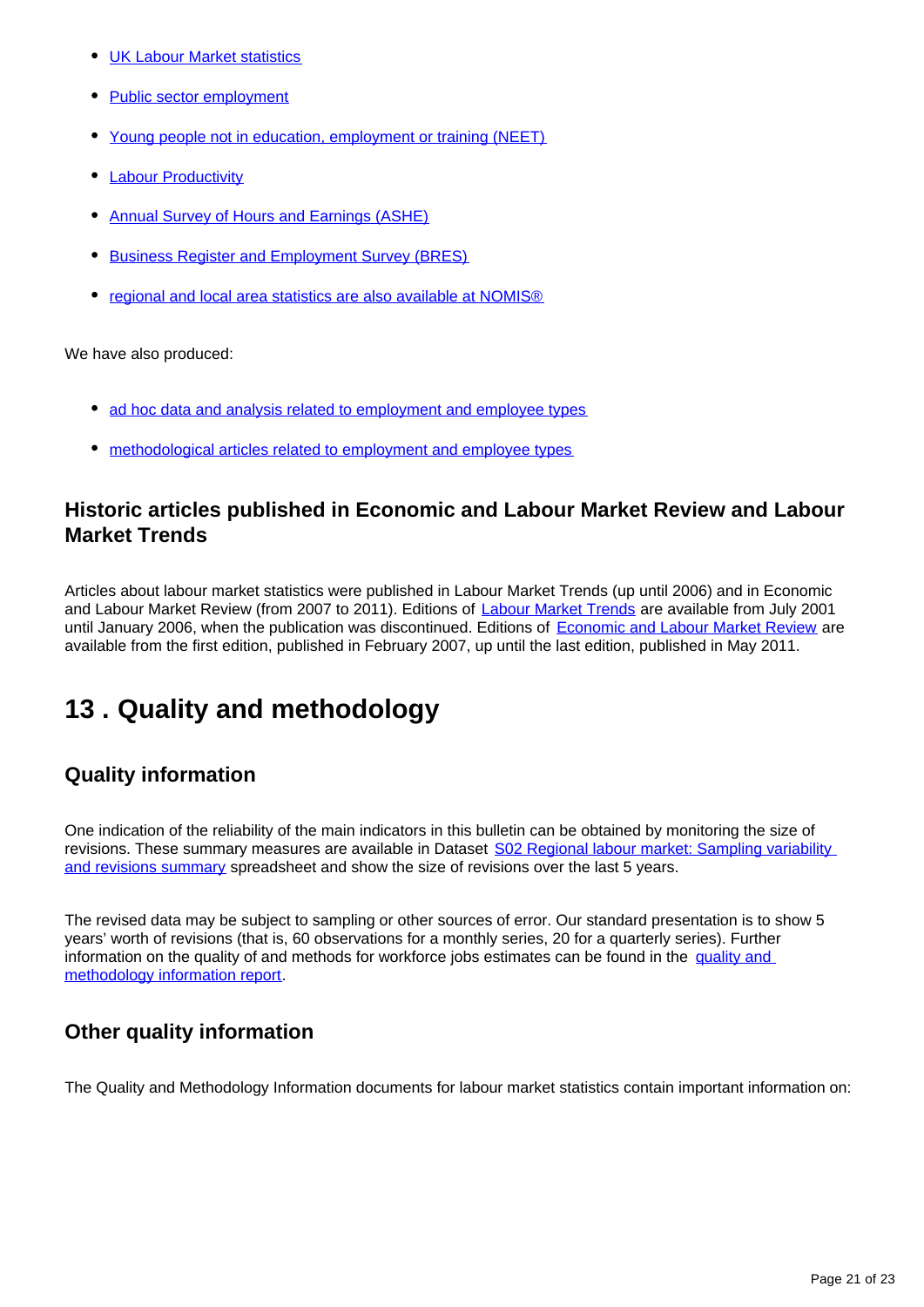- the strengths and limitations of the data and how it compares with related data
- users and uses of the data
- how the output was created
- the quality of the output including the accuracy of the data

[Labour market Quality and Methodology Information](https://www.ons.gov.uk/employmentandlabourmarket/peopleinwork/employmentandemployeetypes/qmis/labourmarketqmi) [Labour Force Survey Quality and Methodology Information](https://www.ons.gov.uk/employmentandlabourmarket/peopleinwork/employmentandemployeetypes/qmis/labourforcesurveylfsqmi) [Claimant count Quality and Methodology Information](https://www.ons.gov.uk/employmentandlabourmarket/peopleinwork/employmentandemployeetypes/qmis/claimantcountqmi) [Vacancy Survey Quality and Methodology Information](https://www.ons.gov.uk/employmentandlabourmarket/peopleinwork/employmentandemployeetypes/qmis/vacancysurveyqmi) [Workforce Jobs Quality and Methodology Information](https://www.ons.gov.uk/employmentandlabourmarket/peopleinwork/employmentandemployeetypes/qmis/workforcejobsqmi) [Average weekly earnings \(AWE\) Quality and Methodology Information](https://www.ons.gov.uk/employmentandlabourmarket/peopleinwork/earningsandworkinghours/qmis/averageweeklyearningsaweqmi)

Further information about the Labour Force Survey (LFS) is available from:

- the Labour Force Survey user quide
- [Labour Force Survey performance and quality monitoring reports](https://www.ons.gov.uk/employmentandlabourmarket/peopleinwork/employmentandemployeetypes/methodologies/labourforcesurveyqualitymeasures)

## **14. Background notes**

#### 1. **Changes in this month's bulletin**

[Table S01: Regional labour market summary](https://www.ons.gov.uk/employmentandlabourmarket/peopleinwork/employmentandemployeetypes/datasets/nationallabourmarketsummarybyregions01) now includes new versions of its tables. The new versions still contain the same data as the old version, but have been reformatted to include Government Statistical Service (GSS) geography codes and to follow standard presentation format for regional tables.

#### 2. **Next month's bulletin**

There are no changes planned for next month's bulletin.

#### 3. **Incorporation of estimates of Universal Credit into the Claimant Count**

The Claimant Count measures the number of people claiming benefits principally for the reason of being unemployed. Between October 1996 and April 2013, the only unemployment-related benefit in the UK was Jobseeker's Allowance (JSA) and the Claimant Count was therefore a count of the number of people claiming JSA.

Universal Credit is replacing a number of means-tested benefits including the means-tested element of JSA. It will not replace the contributory-based JSA.

The Universal Credit programme started on 29 April 2013, with the introduction of this new benefit in 1 Jobcentre Plus office. This has since been extended to some claimants in all Jobcentre Plus offices across Great Britain. The range of claimants eligible for Universal Credit varies in different offices across Great Britain. A list of [Jobcentres where Universal Credit is available and which claimants are eligible](https://www.gov.uk/guidance/jobcentres-where-you-can-claim-universal-credit) is available on GOV.UK

Following a consultation in 2012, it was decided that, with the introduction of Universal Credit, the Claimant Count would aim to include:

- people claiming contribution-based JSA (which is not affected by the introduction of Universal Credit)
- people claiming income-based JSA during the transition period while this benefit is being gradually phased out